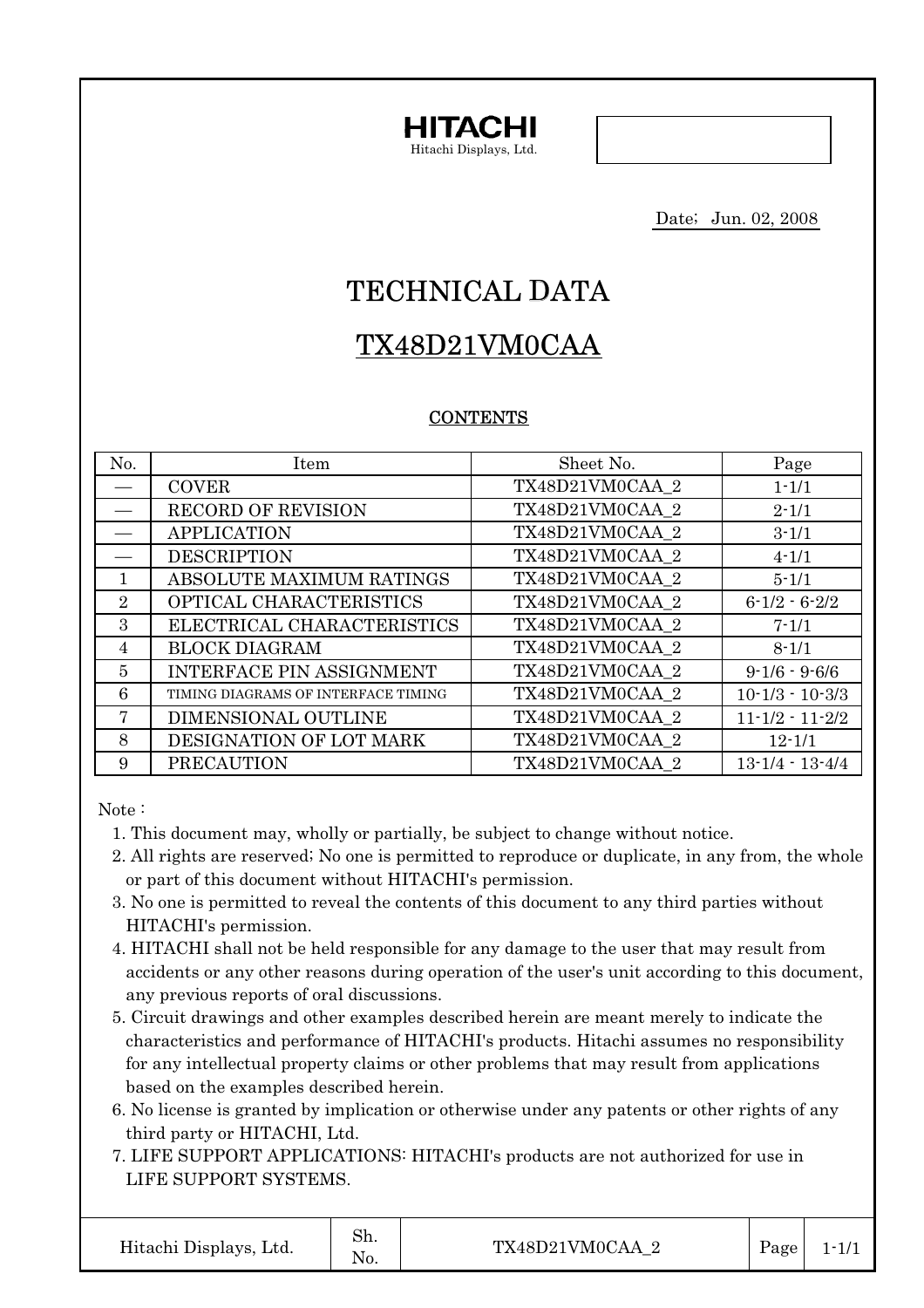# RECORD OF REVISION

|                        | The upper section : Before revision<br>The lower section : After revision |                |                                 |         |                                 |            |           |
|------------------------|---------------------------------------------------------------------------|----------------|---------------------------------|---------|---------------------------------|------------|-----------|
| Date                   |                                                                           |                |                                 | Summary |                                 |            |           |
|                        |                                                                           | Sheet No. $\,$ | Page                            |         |                                 |            |           |
| Jun.02,2008            | TX48D21VM0CAA_1                                                           |                | $11\text{-}2/2, 13\text{-}$ All |         | Changed:DIMENSIONAL OUTLINE     |            |           |
|                        | TX48D21VM0CAA_2                                                           |                |                                 |         | Deleted:COSMETIC SPECIFICATIONS |            |           |
|                        |                                                                           |                |                                 |         |                                 |            |           |
|                        |                                                                           |                |                                 |         |                                 |            |           |
|                        |                                                                           |                |                                 |         |                                 |            |           |
|                        |                                                                           |                |                                 |         |                                 |            |           |
|                        |                                                                           |                |                                 |         |                                 |            |           |
|                        |                                                                           |                |                                 |         |                                 |            |           |
|                        |                                                                           |                |                                 |         |                                 |            |           |
|                        |                                                                           |                |                                 |         |                                 |            |           |
|                        |                                                                           |                |                                 |         |                                 |            |           |
|                        |                                                                           |                |                                 |         |                                 |            |           |
|                        |                                                                           |                |                                 |         |                                 |            |           |
|                        |                                                                           |                |                                 |         |                                 |            |           |
|                        |                                                                           |                |                                 |         |                                 |            |           |
|                        |                                                                           |                |                                 |         |                                 |            |           |
|                        |                                                                           |                |                                 |         |                                 |            |           |
|                        |                                                                           |                |                                 |         |                                 |            |           |
|                        |                                                                           |                |                                 |         |                                 |            |           |
|                        |                                                                           |                |                                 |         |                                 |            |           |
|                        |                                                                           |                |                                 |         |                                 |            |           |
|                        |                                                                           |                |                                 |         |                                 |            |           |
|                        |                                                                           |                |                                 |         |                                 |            |           |
|                        |                                                                           |                |                                 |         |                                 |            |           |
|                        |                                                                           |                |                                 |         |                                 |            |           |
|                        |                                                                           |                |                                 |         |                                 |            |           |
|                        |                                                                           |                |                                 |         |                                 |            |           |
|                        |                                                                           |                |                                 |         |                                 |            |           |
|                        |                                                                           |                |                                 |         |                                 |            |           |
|                        |                                                                           |                |                                 |         |                                 |            |           |
|                        |                                                                           |                |                                 |         |                                 |            |           |
|                        |                                                                           |                |                                 |         |                                 |            |           |
|                        |                                                                           |                |                                 |         |                                 |            |           |
|                        |                                                                           |                |                                 |         |                                 |            |           |
|                        |                                                                           |                |                                 |         |                                 |            |           |
|                        |                                                                           |                |                                 |         |                                 |            |           |
|                        |                                                                           |                |                                 |         |                                 |            |           |
|                        |                                                                           |                |                                 |         |                                 |            |           |
|                        |                                                                           |                |                                 |         |                                 |            |           |
|                        |                                                                           |                |                                 |         |                                 |            |           |
|                        |                                                                           |                |                                 | Sh.     |                                 |            |           |
| Hitachi Displays, Ltd. |                                                                           | $\rm{Date}$    | Jun. 02, 2008                   | No.     | TX48D21VM0CAA_2                 | $\rm Page$ | $2 - 1/1$ |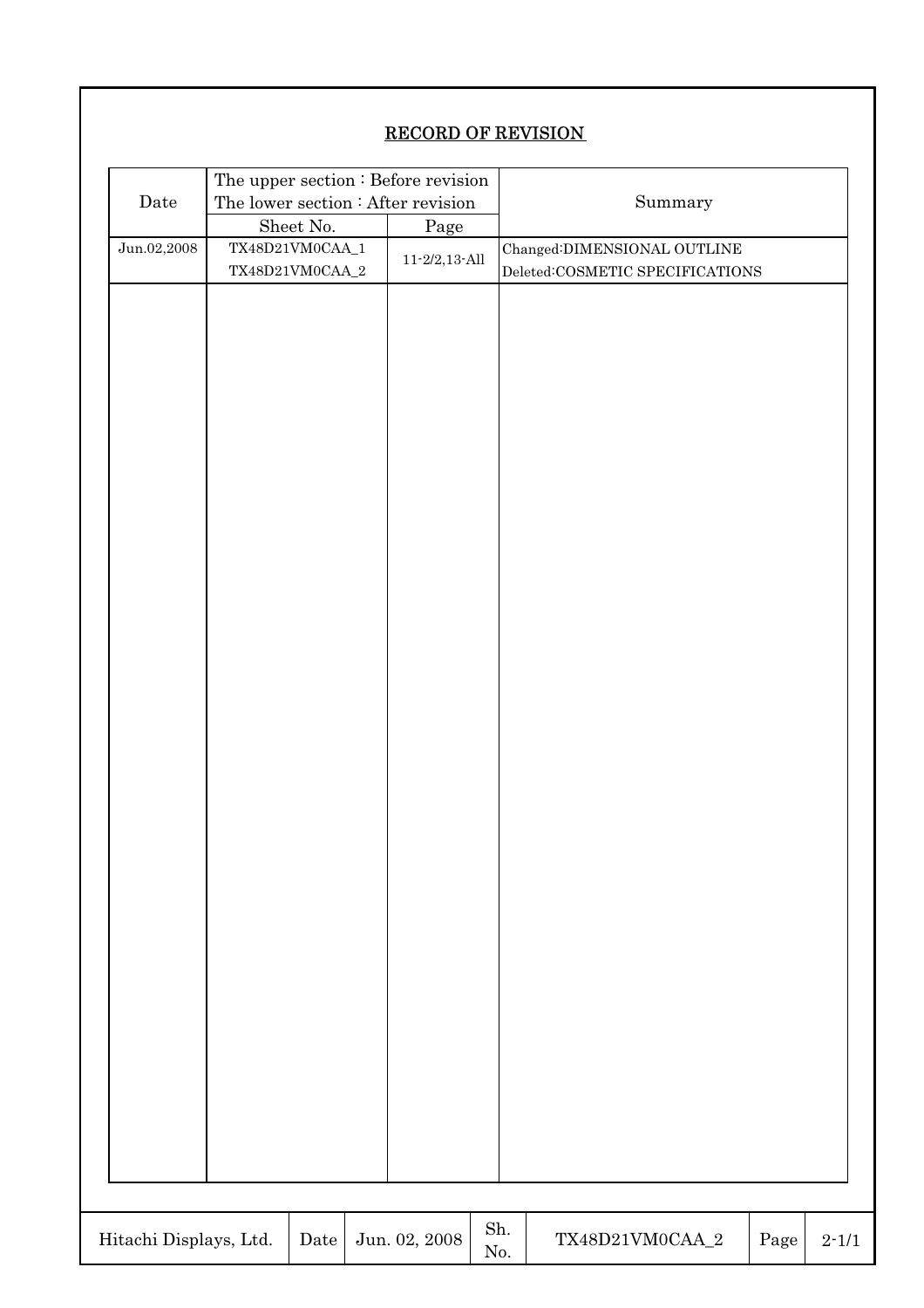# APPLICATION

In the case of applying this product for such as control and safety device of transportation facilities (airplane, train, automobile, ship, etc), equipments aiming for rescue and security, and the other safety related devices which should secure higher reliability and safety, please make it sure that proper countermeasure such as fail-safe functions and enough system design for the protection are mandatory.

Please do not apply this product for equipments or devices which need exceedingly high reliability, such as aerospace applications, telecommunication facilities (trunk lines), nuclear related equipments or plants, and critical life support devices or applications. Usage style of this product is limited to Landscape mode. Optical characteristics mentioned in this spec. sheet is applied for only initial stage after delivery, and the characteristics will be changed by long time usage. Reliability of this product is secured as normal office use.

| Hitachi Displays, Ltd. |  | Date   Jun. 02, 2008 | Sh. | TX48D21VM0CAA 2 | Page | $3 - 1/1$ |
|------------------------|--|----------------------|-----|-----------------|------|-----------|
|------------------------|--|----------------------|-----|-----------------|------|-----------|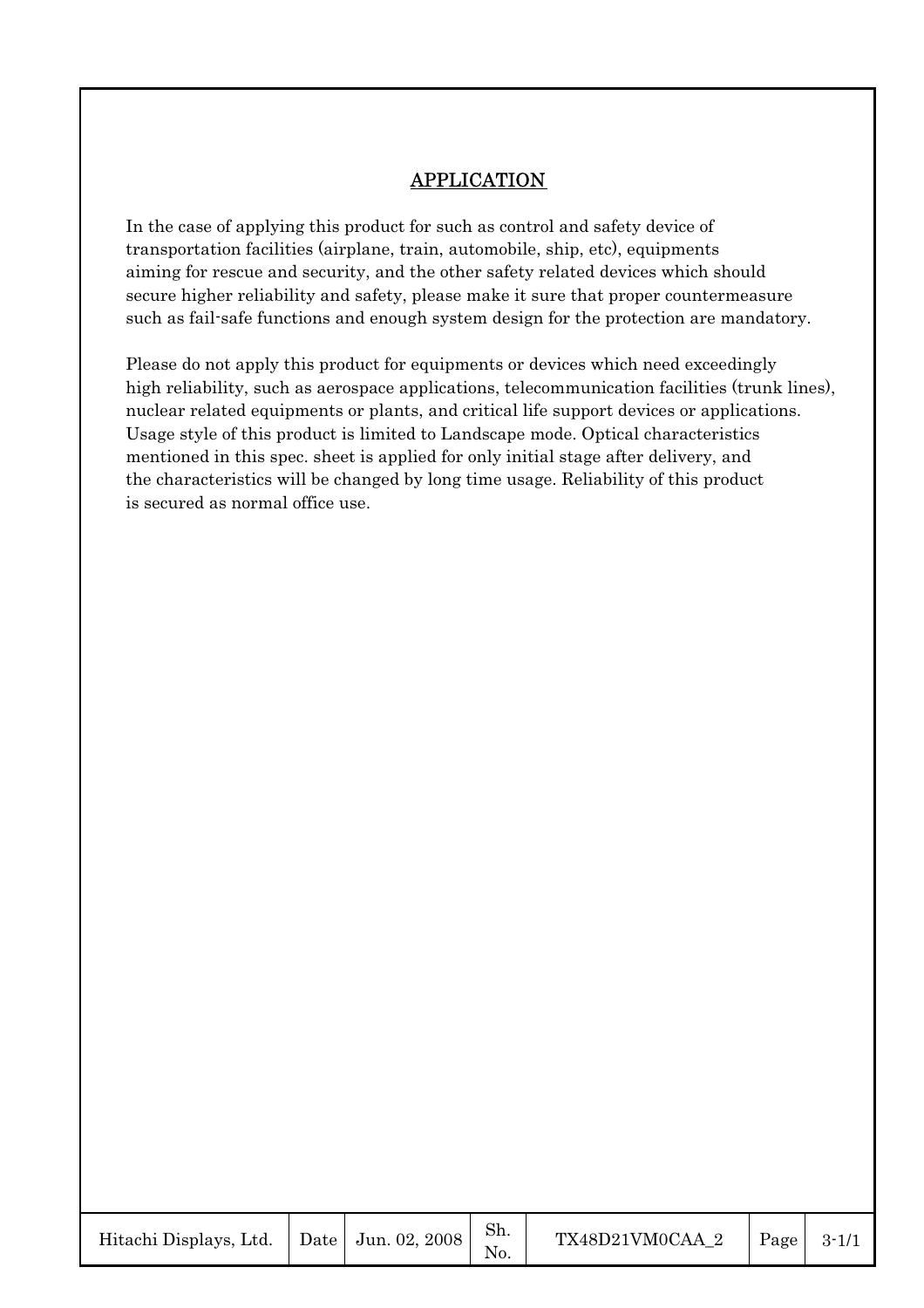# **DESCRIPTION**

The following specifications are applied to the following IPS-Pro-TFT module.

Note : Inverter for back light unit is not built in this module.

| Part Name                  | : TX48D21VM0CAA                                            |
|----------------------------|------------------------------------------------------------|
| Effective Display Area     | : H409.50 $\times$ V255.9375 [mm]                          |
| Number of Pixels           | : H1680 $\times$ V1050 [pixels]                            |
| Pixel Pitch                | $: H0.24375 \times V0.24375$ [mm]                          |
| Color Pixel Arrangement    | $: R + G + B$ Vertical Stripe                              |
| Display Mode               | : Transmissive Mode<br>Normally Black Mode<br>IPS-Pro      |
| Top Polarizer Type         | $:$ Anti-glare                                             |
| Number of Colors           | $: 16,777,216 \text{ colors}$                              |
| Viewing Angle Range        | : Super Wide Version                                       |
| Input Signal               | : 2-channel LVDS (LVDS:Low Voltage Differential Signaling) |
| Back Light                 | $: 6$ pcs. of CCFL                                         |
| <b>External Dimensions</b> | : H444 $\times$ V300 $\times$ t24.0 [mm]                   |
| Weight                     | :(Typ. 3,090g)                                             |
| RoHS                       | : Compliance                                               |
|                            |                                                            |
|                            |                                                            |
|                            |                                                            |

# General Specifications

| Hitachi Displays, Ltd. |  | $\vert$ Date $\vert$ Jun. 02, 2008 $\vert$ | Sh. | TX48D21VM0CAA 2 | Page $\vert$ | $4 - 1/1$ |
|------------------------|--|--------------------------------------------|-----|-----------------|--------------|-----------|
|------------------------|--|--------------------------------------------|-----|-----------------|--------------|-----------|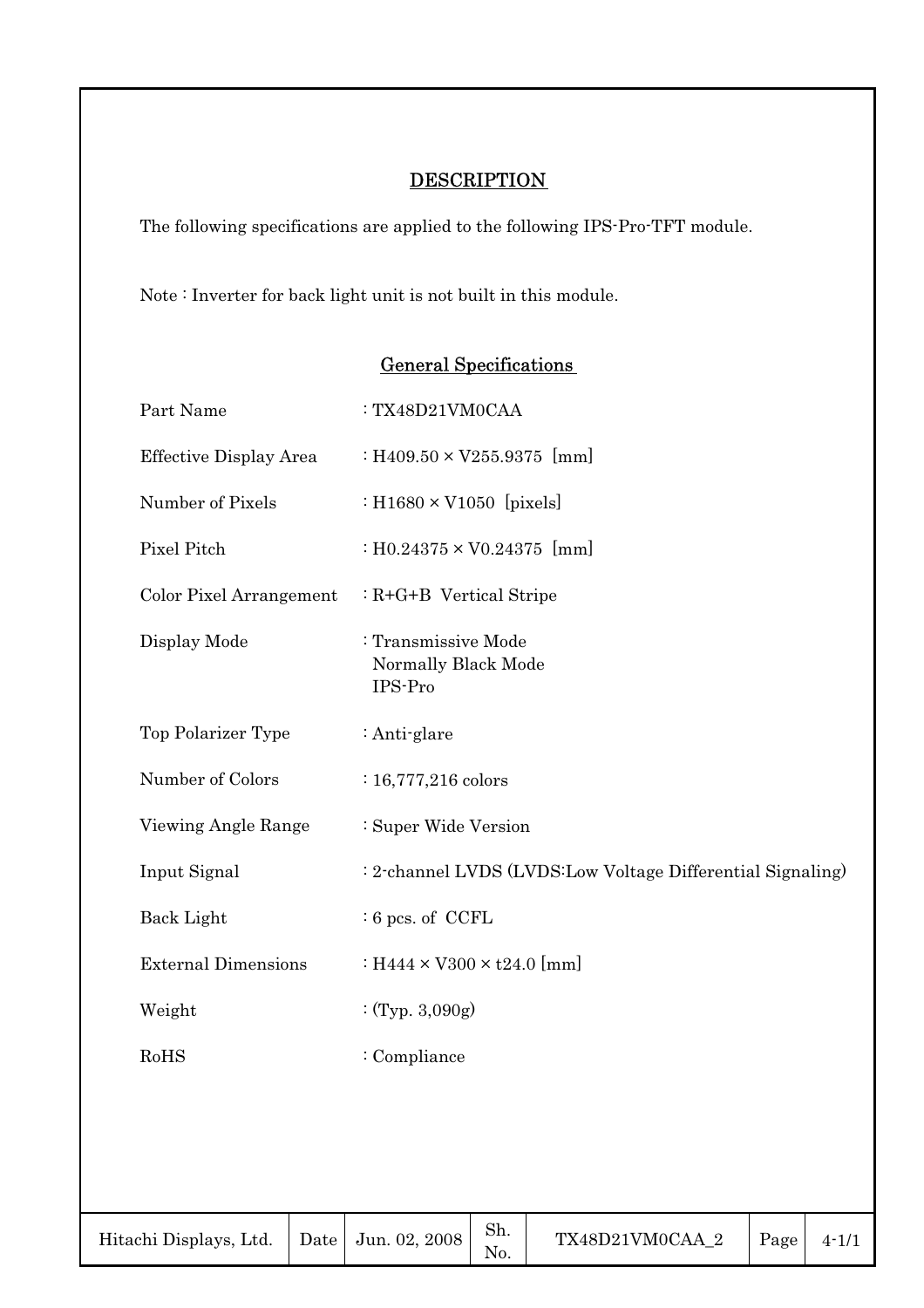# 1. ABSOLUTE MAXIMUM RATINGS

| <b>ITEM</b>     |              | Operating      |                | <b>Storage</b> | Unit             | <b>Note</b> |
|-----------------|--------------|----------------|----------------|----------------|------------------|-------------|
|                 | Min.<br>Max. |                | Min.<br>Max.   |                |                  |             |
| Temperature     |              | 55             | $-20$<br>60    |                | $\rm ^{\circ}C$  |             |
| Humidity        | 2)           |                | 2)             |                | %RH              |             |
| Vibration       |              | 4.9 $(0.5G)$   |                | 14.7 $(1.5G)$  |                  | 3)          |
| Shock           |              | $29.4 \; (3G)$ |                | 294 (30G)      | m/s <sup>2</sup> | 41          |
| Corrosive Gas   |              | Not Acceptable | Not Acceptable |                |                  |             |
| Illumination at |              | 50,000         |                | 50,000         | lx               |             |
| LCD Surface     |              |                |                |                |                  |             |

#### 1.1 ELECTRICAL ABSOLUTE MAXIMUM RATINGS

Note 1) Temperature and Humidity should be applied to the center glass surface of a TFT module, not to the system installed with a module.

The temperature at the center of rear surface should be less than 60°C on the condition of operating. Function of module is guaranteed in above operating temperature range, but optical characteristics is specified for only 25°C operating condition.

The brightness of a CCFL tends to drop at low temperature. Besides, the life-time becomes shorter at low temperature.

- 2) Ta  $\leq 40^{\circ}\text{C}$  ……… Relative humidity should be less than 85%RH max. Dew is prohibited. Ta  $>$  40°C ……… Relative humidity should be lower than the moisture of the 85%RH at 40°C.
- 3) Frequency of the vibration is between 15Hz and 100Hz. (Remove the resonance point)
- 4) Pulse width of the shock is 10 ms.

# 1.2 Electrical Absolute Maximum Ratings<br>(1) TFT Module

| (1) TFT Module           |                         |        |           |      | $Vss=0V$ |
|--------------------------|-------------------------|--------|-----------|------|----------|
| <b>ITEM</b>              | <b>SYMBOL</b>           | Min.   | Max.      | Unit | Note     |
| Power Supply Voltage     | $\mathrm{\nu_{\rm DD}}$ |        | 13.5      |      |          |
| Input Voltage for logic  |                         | $-0.3$ | 3.6       |      |          |
| Electrostatic Durability | $\sqrt{\text{ESDO}}$    |        | $\pm 100$ |      | (2),3)   |
|                          | $\sqrt{\mathrm{ESD1}}$  |        | $\pm 8$   |      |          |

Note 1) It is applied to pixel data signal and clock signal.

2) Discharge Coefficient: 200pF-250Q, Environmental: 25°C-70%RH

3) It is applied to I/F connector pins.

4) It is applied to the surface of a metallic bezel and a LCD panel.

| (2) Back Light |               |      |        |       | $GND=0V$ |
|----------------|---------------|------|--------|-------|----------|
| ITEM           | <b>SYMBOL</b> | Min. | Max.   | Unit  | Note     |
| Input Current  |               |      | (7.5)  | mArms |          |
| Input Voltage  |               |      | (1800) | Vrms  | 2        |

Note 1) The specification shall be applied each CCFL. The specification is defined at ground line.

2) The specification shall be applied connector pins for a CCFL at start-UP.

| Hitachi Displays, Ltd.   Date   Jun. 02, 2008 |  |  | Sh. | TX48D21VM0CAA 2   Page   $5-1/1$ |  |  |
|-----------------------------------------------|--|--|-----|----------------------------------|--|--|
|-----------------------------------------------|--|--|-----|----------------------------------|--|--|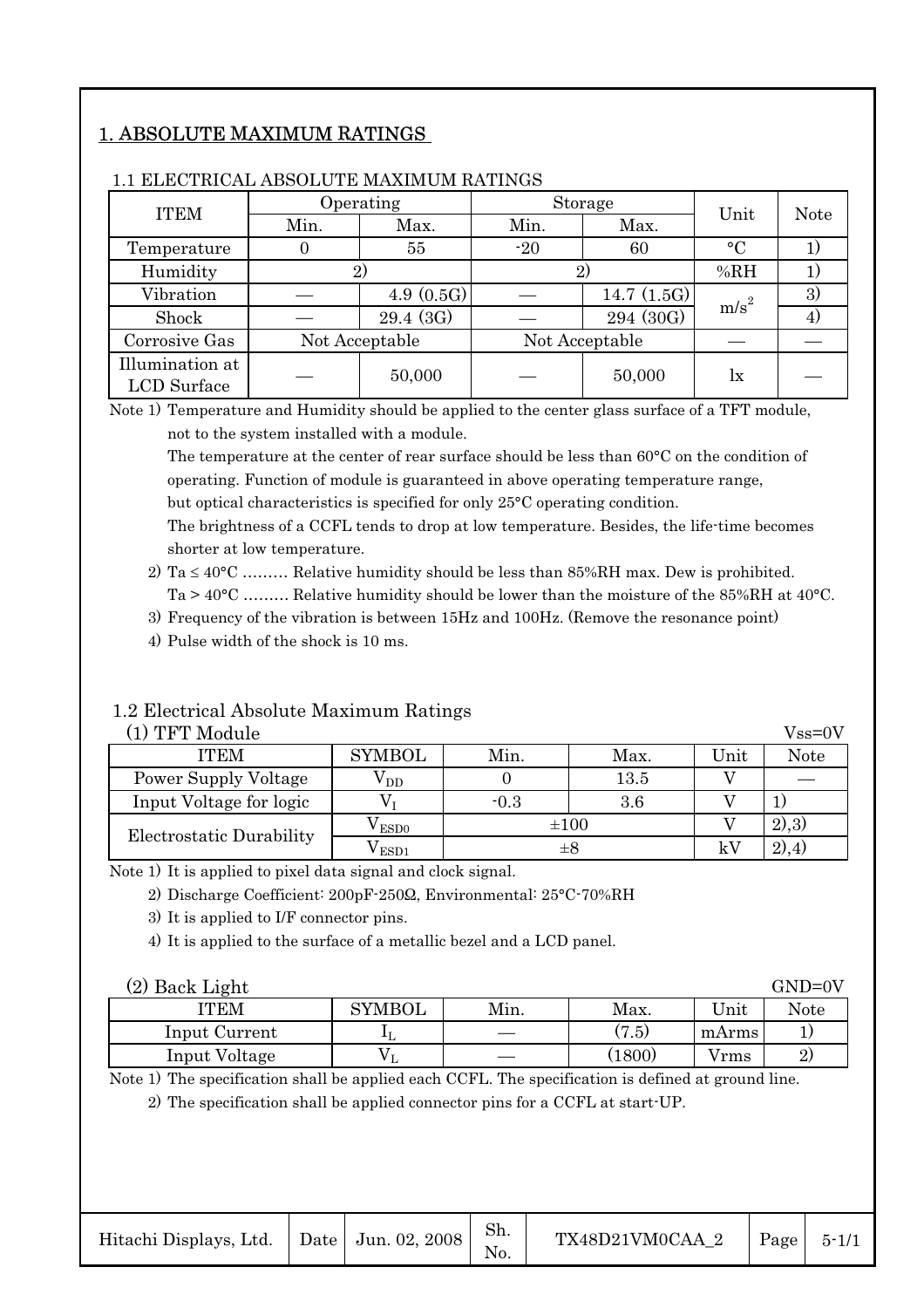# 2. OPTICAL CHARACTERISTICS

 The following optical characteristics are measured when the LCD is set alone (apart from driving circuits and monitor cabinets) and under stable conditions. It takes about 30 minutes to reach stable conditions. The measuring point is the center of display area otherwise noted.

The optical characteristics should be measured in a dark room or equivalent state.

Measuring equipment: CS1000A or CA-210, EZ-contrast

Ta (ambient Temperature)=25°C, VDD=12.0V, fV=60Hz,

IL=6.5mA (average of 6 pieces of CCFLs. PWM Duty 100%)

| <b>ITEM</b>              |       | <b>SYMBOL</b> | <b>CONDITION</b>               | Min.                     | Typ.   | Max.                     | <b>UNIT</b>                 | <b>NOTE</b> |
|--------------------------|-------|---------------|--------------------------------|--------------------------|--------|--------------------------|-----------------------------|-------------|
| Contrast Ratio           |       | CR            |                                | 500                      | 800    |                          |                             | 2)          |
| Response                 | Rise  | ton           |                                |                          | (11)   | (19)                     |                             | 3)          |
| Time                     | Fall  | tof           |                                |                          | (12)   | (20)                     | ms                          |             |
| Brightness of white      |       | Bwh           |                                | 240                      | 300    | $\overline{\phantom{0}}$ | $\underline{\text{cd/m}}^2$ |             |
| Brightness uniformity    |       | Buni          |                                | 70                       |        | $\overline{\phantom{0}}$ | $\frac{0}{0}$               | 4)          |
|                          | Red   | $\mathbf X$   | $\theta = 0^{\circ}$           | $Typ-0.03$               | (0.64) | $Typ+0.03$               |                             |             |
|                          |       | $\mathbf{y}$  | 1)                             | Typ-0.03                 | (0.34) | $Typ+0.03$               |                             |             |
| Color                    | Green | $\mathbf X$   |                                | $Typ-0.03$               | (0.3)  | $Typ+0.03$               |                             |             |
| Chromaticity             |       | $\mathbf{y}$  |                                | $Typ-0.03$               | (0.59) | $Typ+0.03$               |                             | Gray scale  |
| (CIE)                    | Blue  | $\mathbf X$   |                                | Typ-0.03                 | (0.14) | $Typ+0.03$               |                             | 255         |
|                          |       | $\mathbf y$   |                                | $Typ-0.03$               | (0.10) | $Typ+0.03$               |                             |             |
|                          | White | $\mathbf X$   |                                | Typ-0.03                 | 0.313  | $Typ+0.03$               |                             |             |
|                          |       | у             |                                | Typ-0.03                 | 0.329  | $Typ+0.03$               |                             |             |
|                          | Red   | $\Delta x$    |                                |                          |        | 0.04                     |                             |             |
|                          |       | $\Delta y$    |                                |                          |        | 0.04                     |                             | 5)          |
| Variation of             | Green | $\Delta x$    | $\theta$ = +30 $^{\circ}$      | $\overline{\phantom{0}}$ |        | 0.04                     |                             |             |
| Color Position           |       | $\Delta y$    | $\phi = 0^{\circ}, 90^{\circ}$ | $\equiv$                 |        | 0.04                     |                             | Gray scale  |
| (CIE)                    | Blue  | $\Delta x$    | 180°, 270°                     | $\overline{\phantom{0}}$ |        | 0.04                     |                             | 255         |
|                          |       | $\Delta y$    | 1)                             | $\overline{\phantom{0}}$ |        | 0.04                     |                             |             |
|                          | White | $\Delta x$    |                                |                          |        | 0.04                     |                             |             |
|                          |       | $\Delta y$    |                                |                          |        | 0.04                     |                             |             |
| Contrast Ratio<br>at 85° |       | CR85°         | $\theta = \pm 85^{\circ}$      | 10                       |        |                          |                             |             |

| Hitachi Displays, Ltd.   Date   Jun. 02, 2008 |  |  | Sh. | TX48D21VM0CAA 2 | $\vert$ Page $\vert$ 6-1/2 |  |
|-----------------------------------------------|--|--|-----|-----------------|----------------------------|--|
|-----------------------------------------------|--|--|-----|-----------------|----------------------------|--|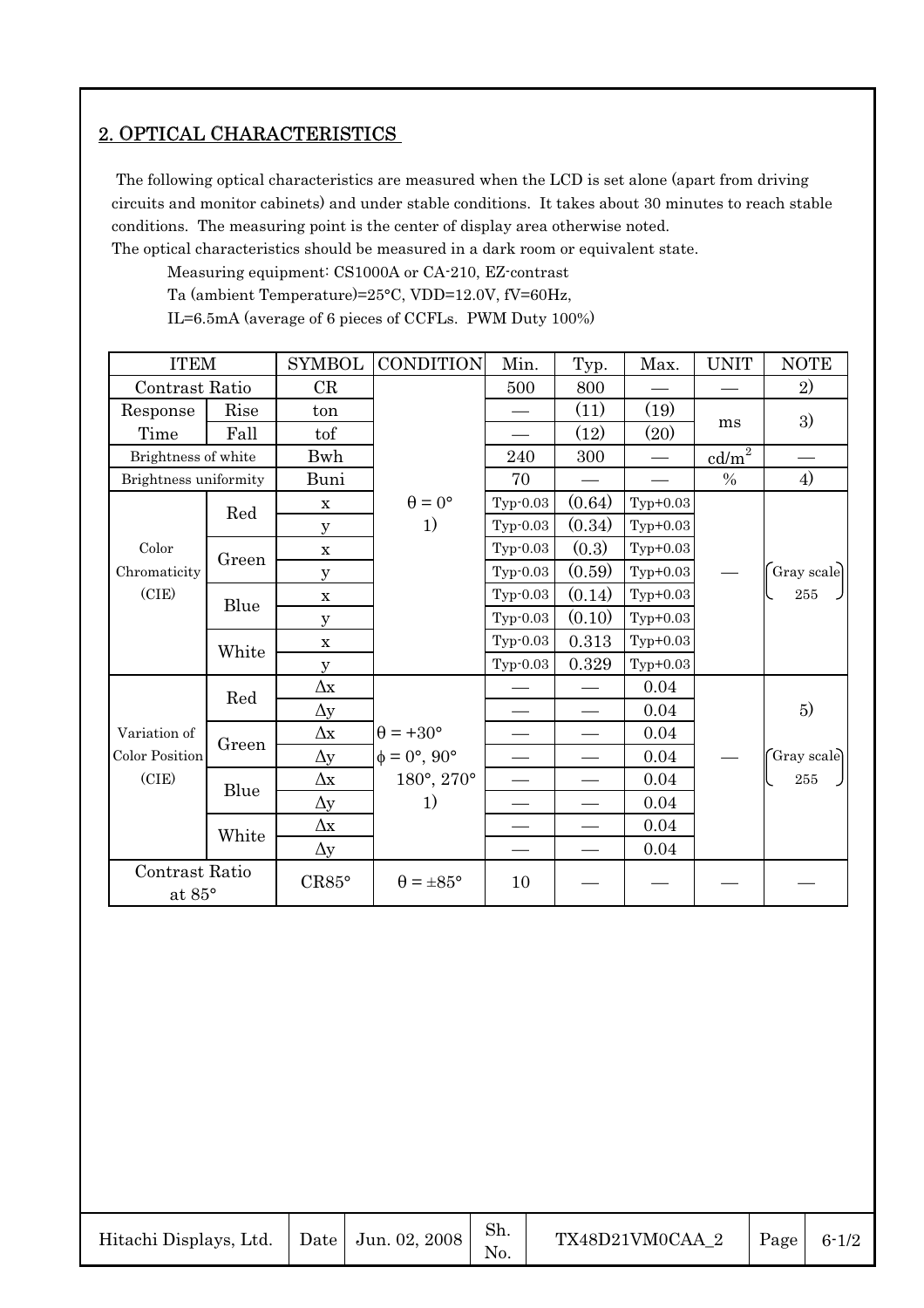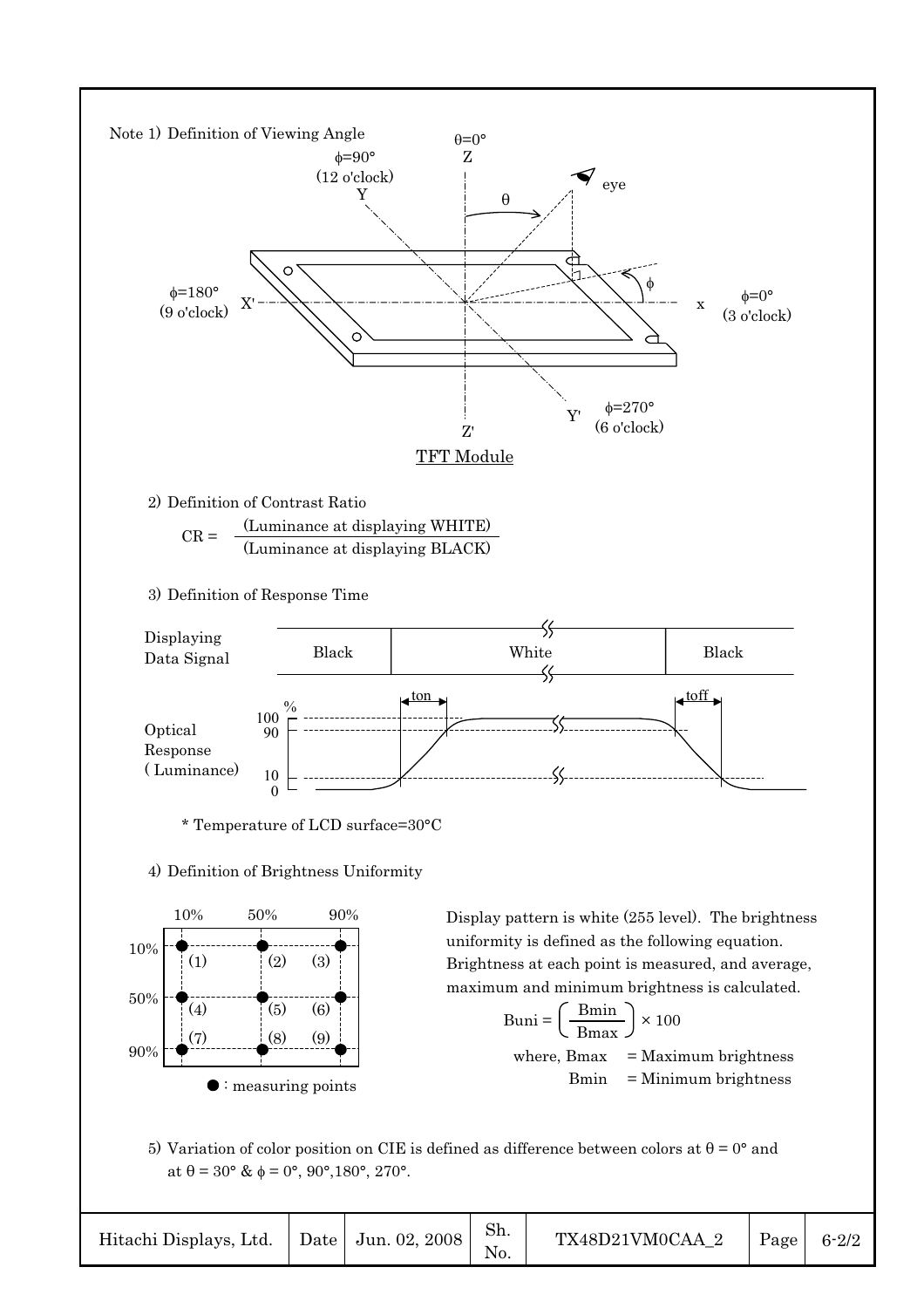# 3. ELECTRICAL CHARACTERISTICS

| 3.1 TFT-LCD Module<br>Ta= $25^{\circ}$ C, Vss=0V |               |      |      |      |                |               |  |  |
|--------------------------------------------------|---------------|------|------|------|----------------|---------------|--|--|
| <b>ITEM</b>                                      | <b>SYMBOL</b> | Min. | Typ. | Max. | Unit           | <b>Note</b>   |  |  |
| Power Supply Voltage                             | $\rm V_{DD}$  | 11.4 | 12.0 | 12.6 |                |               |  |  |
| Power Supply Current                             | $\rm I_{DD}$  | TBD. | TBD. | TBD. | mA             | (1), (2), (3) |  |  |
| Vsync Frequency                                  | $f_V$         | 50   | 60   | 60   | Hz             | 4)            |  |  |
| <b>H</b> sync Frequency                          | $\rm f_{H}$   | 52.7 | 63.2 | 66   | $\mathrm{kHz}$ |               |  |  |
| <b>DCLK</b> Frequency                            | $I_{CLK}$     | 51.7 | 62   | 69.3 | MHz            |               |  |  |

Dimensions in parentheses are reference value.

\* The LCD panel works ordinarily when fv is set between 60Hz.

However, picture quality and optical characteristics can be guaranteed only at fv=60Hz.

 If the LCD is used other than fv=60Hz, customers are requested to check picture quality of the LCD under customers' specific conditions.

Note 1) DC current at fv=60.0Hz, fCLK=62MHz and VDD=12.0V



- 2) Current capacity of power supply for VDD should be larger than 5A, so that the fuse can be opened at the trouble of power supply.
- 3) The picture on maximum current is white picture.
- 4) When at low frequency drive, flicker may appeqr on screen. Therefore, please verify the flicker level before system design.

| 3.2 Back Light   |               |        |                          |        |              | $Ta=25^{\circ}C$      |
|------------------|---------------|--------|--------------------------|--------|--------------|-----------------------|
| <b>ITEM</b>      | <b>SYMBOL</b> | Min.   | Typ.                     | Max.   | Unit         | <b>Note</b>           |
| Input Current    |               | (3.0)  | 6.5                      | (7.0)  | mArms        | (1),2), (7), (8), (9) |
| Input Voltage    |               |        | (770)                    |        | Vrms         | (8), 10)              |
| Frequency        |               | (40)   | (54)                     | (65)   | kHz          | 3)                    |
| Kick-Off Voltage | $\mathbf{s}$  | (1580) | $\overline{\phantom{0}}$ | (1750) | <b>V</b> rms | 4,5)                  |

Notes 1) The specification shall be applied to each CCFL. The specification is defined at ground line.

2) Higher  $I_L$  causes the short life time of CCFL.

- 3) Lighting frequency for a CCFL may cause the interference with scanning frequency and cause beat or flicker on the display. Therefore, Lighting frequency shall be as different as possible from scanning frequency in order to avoid the interference.
- 4) Starting Lamp Voltage should be more than  $V_S$  (Min.).
- 5) Ta= $0^{\circ}$ C

6) The difference of surface temperature of any single CCFL should be less than 5 deg.C.

- 7) When the lighting wave form of the inverter is asymmetry, the inclination of mercury is generated. Therefore, please adjust the imbalance factor (|IP-I-P|/Irms×100) of the lighting current wave form is less than  $8\%$ , and adjust the crest factor (IP (or I-P)/Irms) to 1.414  $8\%$ .
- 8) Input current and voltage wave form of every CCFL should be synchronized.

9) Inverter for CCFL should not produce too much leakage current.

10) CCFL's are recommended to connect ballast condenser at the high voltage output side of inverter.

| Hitachi Displays, Ltd.   Date   Jun. 02, 2008 |  |  | Sh. | $TX48D21VM0CAA$ 2   Page   7-1/1 |  |  |
|-----------------------------------------------|--|--|-----|----------------------------------|--|--|
|-----------------------------------------------|--|--|-----|----------------------------------|--|--|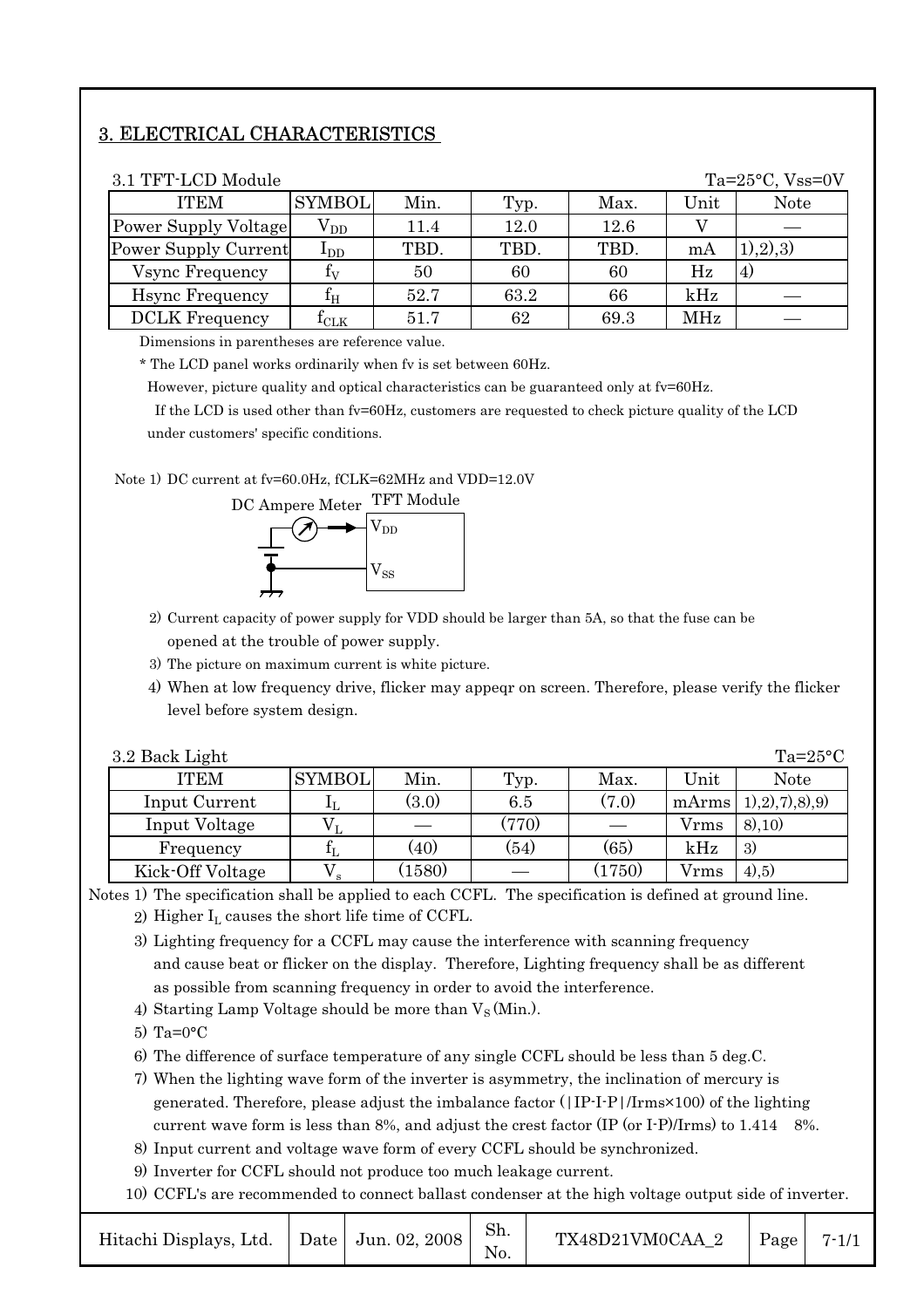# 4. BLOCK DIAGRAM

# (1) TFT Module

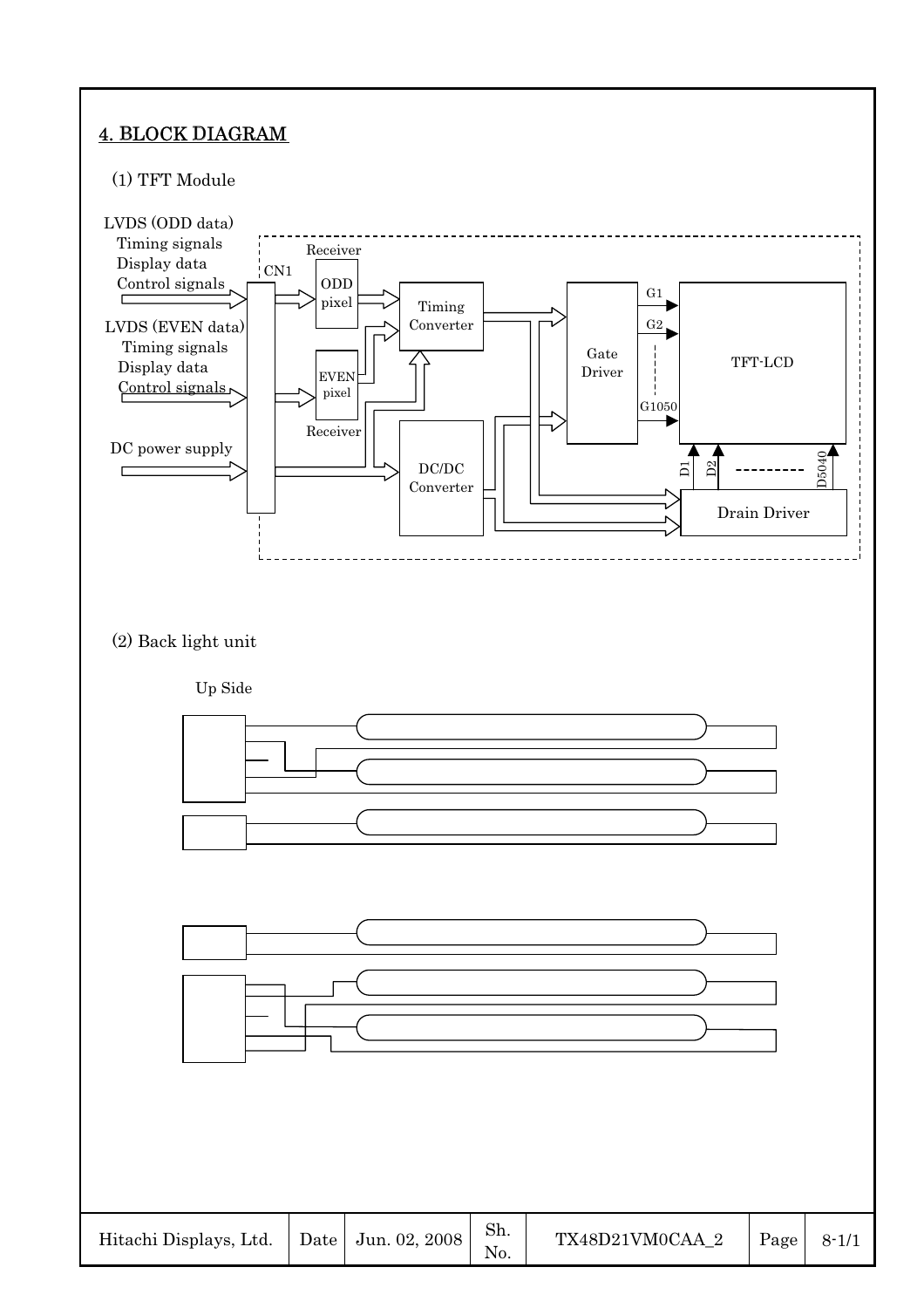# 5. INTERFACE PIN ASSIGNMENT

#### 5.1 TFT-LCD MODULE

# CN1 <<HIROSE: MDF76GW-30S-1H>>

| Pin No.        | Symbol                      | Function                | <b>Note</b>    |
|----------------|-----------------------------|-------------------------|----------------|
| $\mathbf{1}$   | RAIN0-                      | ODD pixel data          | 2)             |
| $\overline{2}$ | RAIN0+                      |                         |                |
| 3              | RAIN1-                      | ODD pixel data          | 2)             |
| $\overline{4}$ | $RAIN1+$                    |                         |                |
| $\overline{5}$ | RAIN2-                      | ODD pixel data          | 2)             |
| 6              | RAIN2+                      |                         |                |
| 7              | <b>Vss</b>                  | GND (0V)                | 1)             |
| 8              | RACLKIN-                    | ODD pixel data          | $\overline{2}$ |
| 9              | RACLKIN+                    |                         |                |
| 10             | RAIN3-                      | ODD pixel data          | 2)             |
| 11             | RAIN3+                      |                         |                |
| 12             | RBIN0-                      | EVEN pixel data         | 2)             |
| 13             | RBIN0+                      |                         |                |
| 14             | <b>Vss</b>                  | GND (0V)                | 1)             |
| 15             | RBIN1-                      | EVEN pixel data         | 2)             |
| 16             | RBIN1+                      |                         |                |
| 17             | <b>Vss</b>                  | GND (0V)                | 1)             |
| 18             | RBIN2-                      | EVEN pixel data         | 2)             |
| 19             | RBIN2+                      |                         |                |
| 20             | RBCLKIN-                    | EVEN pixel data         | 2)             |
| 21             | RBCLKIN+                    |                         |                |
| 22             | RBIN3-                      | EVEN pixel data         | 2)             |
| 23             | RBIN3+                      |                         |                |
| 24             | <b>Vss</b>                  | GND (0V)                | 1)             |
| 25             | NC                          | No connection           | 3)             |
| 26             | NC                          | No connection           | 3)             |
| 27             | NC                          | No connection           | 3)             |
| 28             | $V_{DD}$                    |                         |                |
| 29             | $V_{DD}$                    | Power supply $(+12.0V)$ | 4)             |
| 30             | $\rm V_{\rm \overline{DD}}$ |                         |                |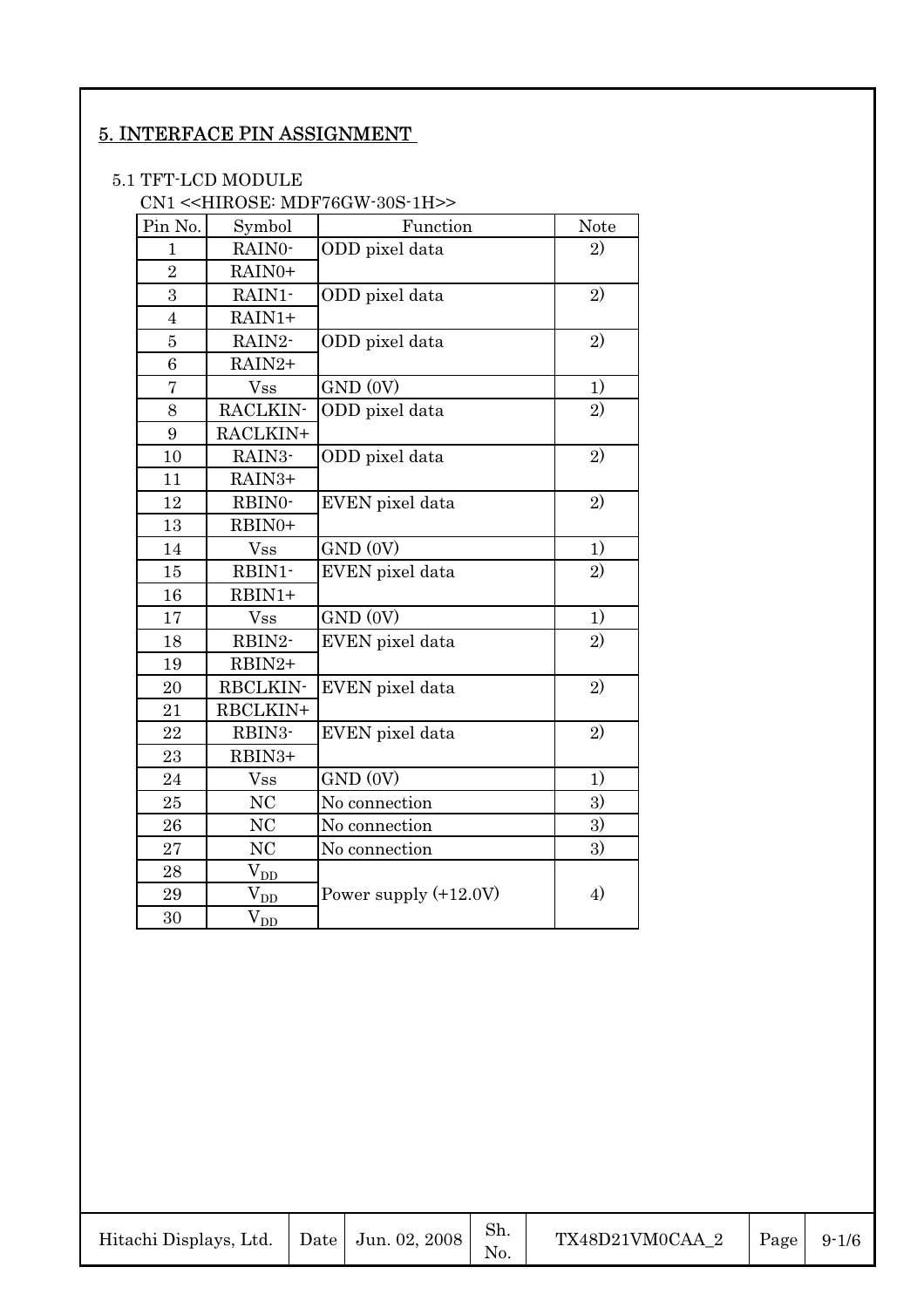Note 1) All Vss pins should be grounded.

- 2) RnINm+ and RnINm $\cdot$  (n=A,B m=0,1,2,3) should be wired by twist-pairs or side-by-side FPC patterns, respectively.
- 3) Please keep open.
- 4) All VDD pins should be connected to +12.0 V(typ.).
- 5) Pin assignment is as follows.



1pin (Fiure from top-wiew) 30pin

# 5.2 BACK-LIGHT UNIT

| Hitachi Displays, Ltd.   Date   Jun. 02, 2008 |  |  | Sh. | TX48D21VM0CAA 2 | Page $9-2/6$ |  |
|-----------------------------------------------|--|--|-----|-----------------|--------------|--|
|-----------------------------------------------|--|--|-----|-----------------|--------------|--|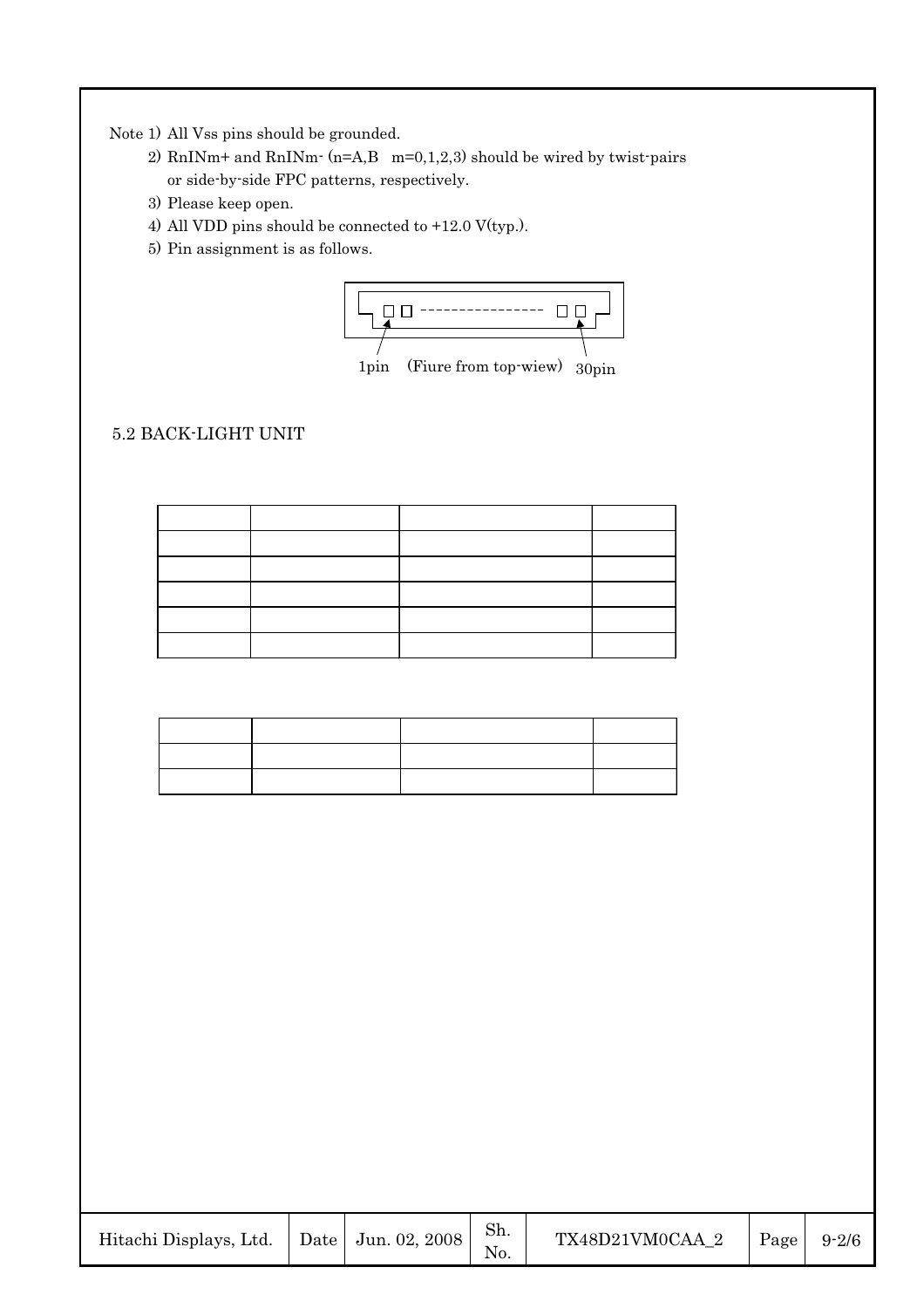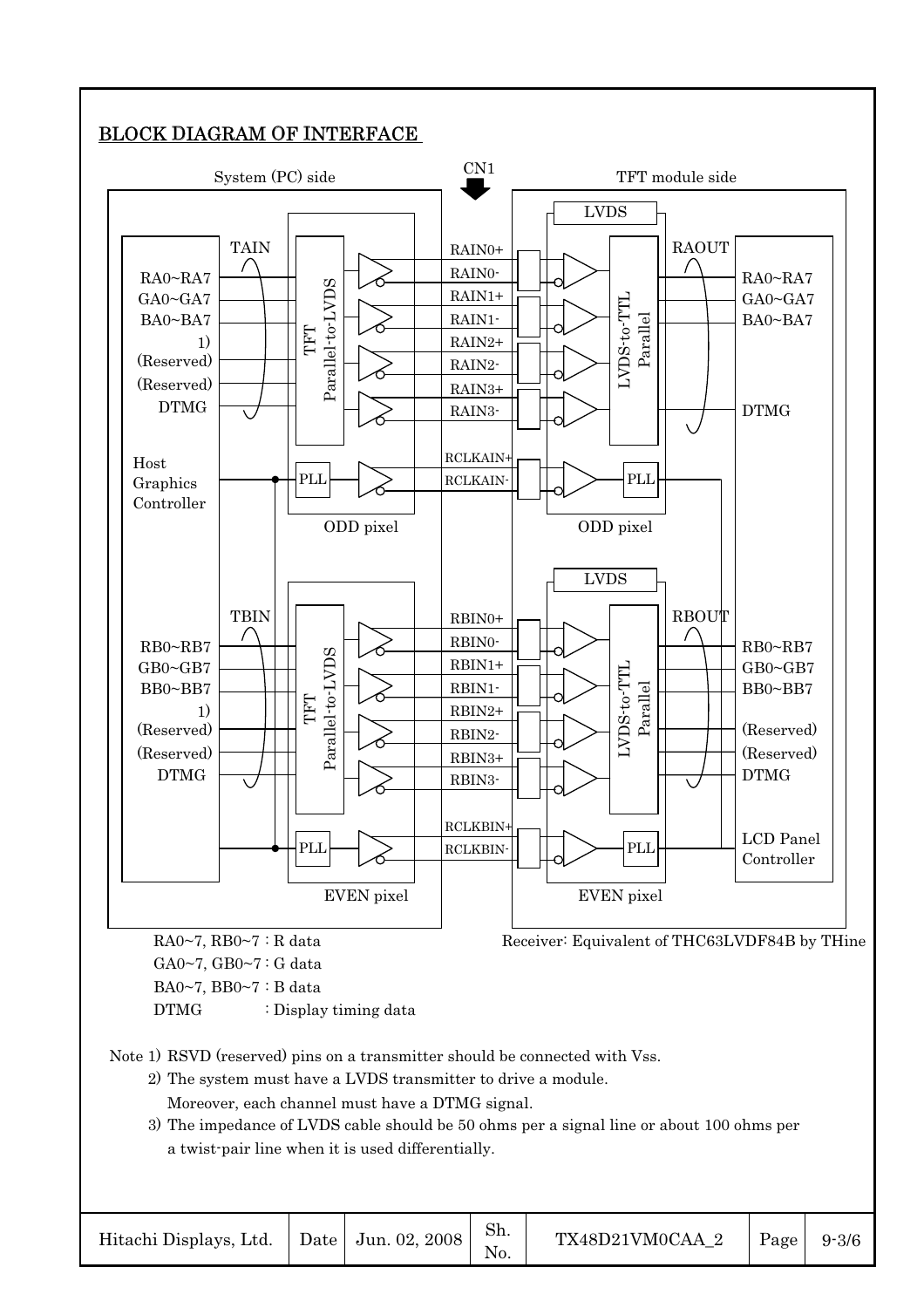# LVDS INTERFACE



| Hitachi Displays, Ltd.   Date   Jun. 02, 2008 |  |  | Sh. | $TX48D21VM0CAA_2$   Page   9-4/6 |  |  |
|-----------------------------------------------|--|--|-----|----------------------------------|--|--|
|-----------------------------------------------|--|--|-----|----------------------------------|--|--|

T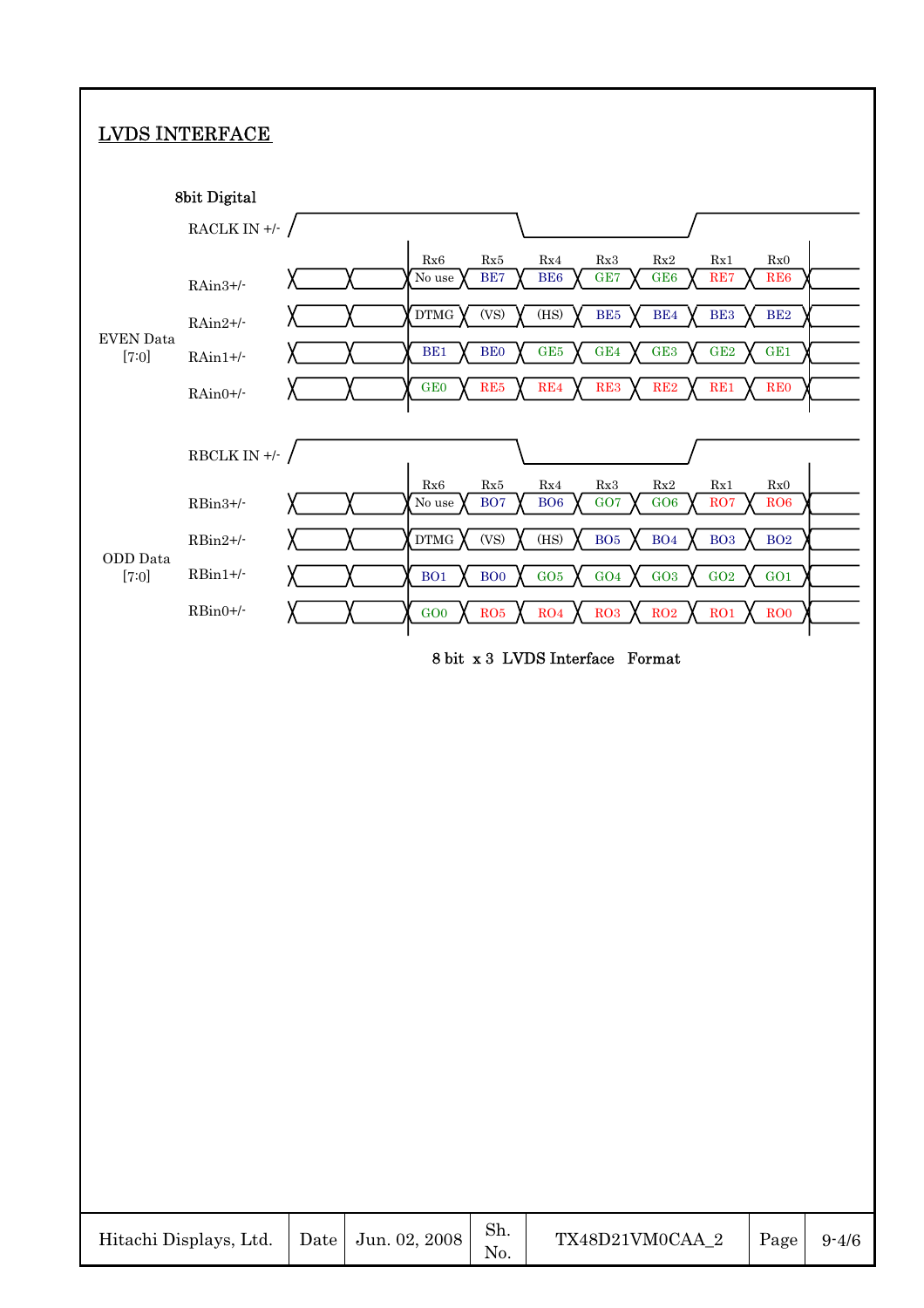# CORRESPONDENCE BETWEEN INPUT DATA AND DISPLAY IMAGE



|        |  |                        | ODD pixel: $RA0~RA7 : R data$  |                         |  |
|--------|--|------------------------|--------------------------------|-------------------------|--|
| (1, 1) |  | (1, 2)                 |                                | $GAO-GA7 : G data$      |  |
|        |  |                        |                                | $BA0\sim BA7$ : B data  |  |
|        |  | GA   BA   RB   GB   BB | EVEN pixel: $RB0~RB7$ : R data |                         |  |
|        |  |                        |                                | $GB0 \sim GB7$ : G data |  |
|        |  |                        |                                | BB0~BB7 : B data        |  |

| 1, 1    | $1,\,2$ | 1, 3    | 1,1680     |
|---------|---------|---------|------------|
| 2, 1    | 2, 2    | 2, 3    | 2, 1680    |
| 3, 1    | 3, 2    | 3, 3    | 3, 1680    |
|         |         |         |            |
| 1050, 1 | 1050, 2 | 1050, 3 | 1050, 1680 |



| Hitachi Displays, Ltd.   Date   Jun. 02, 2008 |  |  | Sh. | TX48D21VM0CAA 2 | Page | $9 - 5/6$ |
|-----------------------------------------------|--|--|-----|-----------------|------|-----------|
|-----------------------------------------------|--|--|-----|-----------------|------|-----------|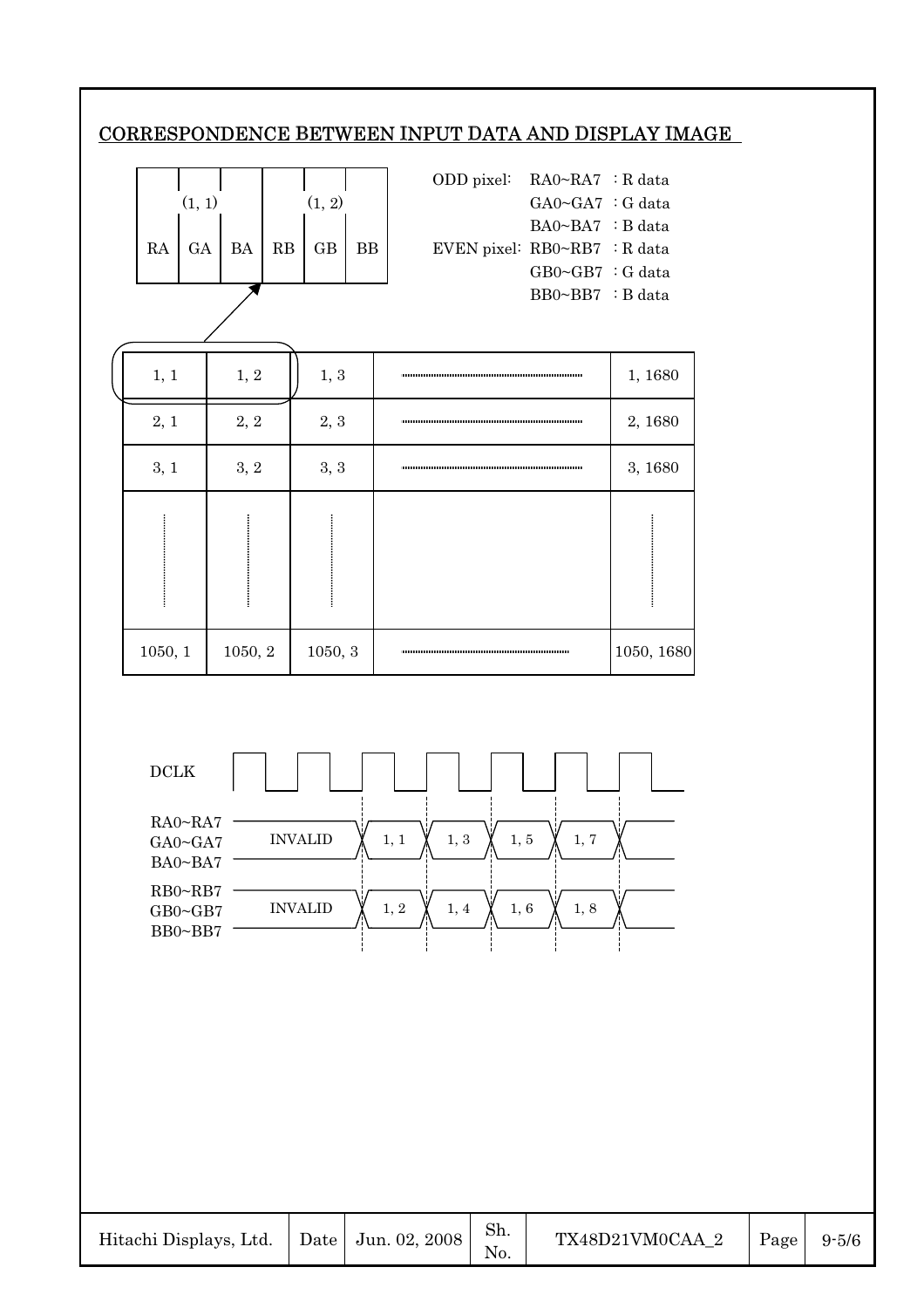|       | Input deta     |                         |                |                         | R data           |                  |                |                  |                  |                |                  |                         |                | G data         |                  |                  |                |                         |              |                |                | B data         |                                                                                             |                  |                |
|-------|----------------|-------------------------|----------------|-------------------------|------------------|------------------|----------------|------------------|------------------|----------------|------------------|-------------------------|----------------|----------------|------------------|------------------|----------------|-------------------------|--------------|----------------|----------------|----------------|---------------------------------------------------------------------------------------------|------------------|----------------|
|       |                | RA7                     |                |                         |                  |                  |                |                  |                  |                |                  |                         |                |                |                  |                  |                |                         |              |                |                |                | RA6 RA5 RA4 RA3 RA2 RA1 RA0 GA7 GA6 GA5 GA4 GA3 GA2 GA1 GA0 BA7 BA6 BA5 BA4 BA3 BA2 BA1 BA0 |                  |                |
|       |                | RB7                     |                |                         |                  |                  |                |                  |                  |                |                  |                         |                |                |                  |                  |                |                         |              |                |                |                | RB6 RB5 RB4 RB3 RB2 RB1 RB0 GB7 GB6 GB5 GB4 GB3 GB2 GB1 GB0 BB7 BB6 BB5 BB4 BB3 BB2 BB1 BB0 |                  |                |
| Color |                | <b>MSB</b>              |                |                         |                  |                  |                |                  |                  | LSB MSB        |                  |                         |                |                |                  |                  |                | <b>LSB</b> MSB          |              |                |                |                |                                                                                             |                  | LSB            |
|       | Black          | $\overline{0}$          | $\overline{0}$ | $\mathbf{0}$            | $\overline{0}$   | $\overline{0}$   | $\overline{0}$ | $\overline{0}$   | $\overline{0}$   | $\overline{0}$ | $\overline{0}$   | $\mathbf{0}$            | $\overline{0}$ | $\overline{0}$ | $\mathbf{0}$     | $\overline{0}$   | $\theta$       | $\overline{0}$          | $\theta$     | $\overline{0}$ | $\overline{0}$ | $\overline{0}$ | $\mathbf{0}$                                                                                | $\overline{0}$   | $\theta$       |
|       | Red (255)      | $\mathbf{1}$            | $\mathbf{1}$   | $\mathbf{1}$            | $\mathbf{1}$     | $\mathbf{1}$     | $\mathbf{1}$   | $\mathbf{1}$     | $\mathbf{1}$     | $\overline{0}$ | $\overline{0}$   | $\mathbf{0}$            | $\overline{0}$ | $\overline{0}$ | $\mathbf{0}$     | $\overline{0}$   | $\overline{0}$ | $\overline{0}$          | $\mathbf{0}$ | $\overline{0}$ | $\overline{0}$ | $\mathbf{0}$   | $\mathbf{0}$                                                                                | $\mathbf{0}$     | $\overline{0}$ |
|       | Green $(255)$  | $\Omega$                | $\mathbf{0}$   | $\theta$                | 0                | $\mathbf{0}$     | 0              | $\theta$         | $\overline{0}$   | $\mathbf{1}$   | $\mathbf{1}$     | $\mathbf{1}$            | $\mathbf{1}$   | $\mathbf{1}$   | $\mathbf{1}$     | $\mathbf{1}$     | $\mathbf{1}$   | 0                       | 0            | $\theta$       | 0              | 0              | 0                                                                                           | 0                | 0              |
| Basic | Blue (255)     | $\Omega$                | $\overline{0}$ | $\Omega$                | $\overline{0}$   | $\mathbf{0}$     | 0              | $\mathbf{0}$     | $\overline{0}$   | $\theta$       | $\mathbf{0}$     | $\theta$                | $\overline{0}$ | $\theta$       | $\overline{0}$   | $\theta$         | $\overline{0}$ | 1                       | 1            | 1              | 1              | $\mathbf{1}$   | $\mathbf{1}$                                                                                | 1                | $\mathbf{1}$   |
| Color | Cyan           | $\overline{0}$          | $\mathbf{0}$   | $\mathbf{0}$            | $\overline{0}$   | $\overline{0}$   | $\overline{0}$ | $\overline{0}$   | $\mathbf{0}$     | $\mathbf{1}$   | $\mathbf{1}$     | $\mathbf{1}$            | $\mathbf{1}$   | $\mathbf{1}$   | $\mathbf{1}$     | $\mathbf{1}$     | $\mathbf{1}$   | $\mathbf{1}$            | $\mathbf{1}$ | $\mathbf{1}$   | $\mathbf{1}$   | $\mathbf{1}$   | $\mathbf{1}$                                                                                | $\mathbf{1}$     | $\mathbf{1}$   |
|       | Magenta        | $\mathbf{1}$            | $\mathbf{1}$   | $\mathbf{1}$            | $\mathbf{1}$     | 1                | 1              | $\mathbf{1}$     | 1                | 0              | $\mathbf{0}$     | $\mathbf{0}$            | $\overline{0}$ | $\overline{0}$ | $\mathbf{0}$     | $\mathbf{0}$     | $\mathbf{0}$   | 1                       | $\mathbf{1}$ | 1              | 1              | $\mathbf 1$    | $\mathbf{1}$                                                                                | $\mathbf{1}$     | $\mathbf{1}$   |
|       | Yellow         | $\mathbf{1}$            | $\mathbf{1}$   | $\mathbf{1}$            | $\mathbf{1}$     | 1                | 1              | $\mathbf{1}$     | 1                | $\mathbf{1}$   | 1                | $\mathbf{1}$            | $\mathbf{1}$   | $\mathbf{1}$   | 1                | $\mathbf 1$      | $\mathbf{1}$   | $\overline{0}$          | 0            | $\overline{0}$ | 0              | $\mathbf{0}$   | $\mathbf{0}$                                                                                | $\overline{0}$   | $\mathbf{0}$   |
|       | White          | $\mathbf{1}$            | $\mathbf{1}$   | $\mathbf{1}$            | $\mathbf{1}$     | $\mathbf{1}$     | $\mathbf{1}$   | $\mathbf{1}$     | $\mathbf{1}$     | $\mathbf{1}$   | $\mathbf{1}$     | $\mathbf{1}$            | $\mathbf{1}$   | $\mathbf{1}$   | $\mathbf{1}$     | $\mathbf{1}$     | $\mathbf{1}$   | $\mathbf{1}$            | 1            | $\mathbf{1}$   | $\mathbf{1}$   | $\mathbf{1}$   | $\mathbf{1}$                                                                                | $\mathbf{1}$     | $\mathbf{1}$   |
|       | Black          | $\mathbf{0}$            | $\mathbf{0}$   | $\boldsymbol{0}$        | $\boldsymbol{0}$ | $\boldsymbol{0}$ | 0              | $\boldsymbol{0}$ | $\boldsymbol{0}$ | $\mathbf{0}$   | $\boldsymbol{0}$ | $\mathbf{0}$            | $\overline{0}$ | $\mathbf{0}$   | $\boldsymbol{0}$ | $\boldsymbol{0}$ | $\overline{0}$ | $\mathbf{0}$            | 0            | $\mathbf{0}$   | $\overline{0}$ | $\mathbf{0}$   | 0                                                                                           | $\boldsymbol{0}$ | $\overline{0}$ |
|       | Red(1)         | $\theta$                | $\overline{0}$ | $\mathbf{0}$            | $\mathbf{0}$     | $\mathbf{0}$     | $\mathbf{0}$   | $\overline{0}$   | $\mathbf{1}$     | $\mathbf{0}$   | $\overline{0}$   | $\mathbf{0}$            | $\theta$       | $\mathbf{0}$   | $\theta$         | $\mathbf{0}$     | $\theta$       | $\overline{0}$          | $\theta$     | $\theta$       | $\theta$       | $\mathbf{0}$   | $\theta$                                                                                    | $\overline{0}$   | $\theta$       |
|       | Red(2)         | $\mathbf{0}$            | $\mathbf{0}$   | $\theta$                | $\theta$         | $\mathbf{0}$     | $\theta$       | $\mathbf{1}$     | $\mathbf{0}$     | $\overline{0}$ | $\theta$         | $\mathbf{0}$            | $\theta$       | $\overline{0}$ | $\theta$         | $\theta$         | $\theta$       | $\overline{0}$          | $\theta$     | $\theta$       | $\theta$       | $\theta$       | $\theta$                                                                                    | $\theta$         | $\theta$       |
| Red   |                | $\overline{\mathbf{H}}$ | $\vdots$       | $\overline{\mathbf{H}}$ | $\vdots$         | $\vdots$         |                | $\vdots$         |                  | $\vdots$       | $\vdots$         | $\overline{\mathbf{H}}$ | $\vdots$       | $\vdots$       | $\vdots$         | $\vdots$         | $\vdots$       | $\vdots$                | $\vdots$     | $\vdots$       | $\vdots$       | $\vdots$       | $\vdots$                                                                                    | $\vdots$         | $\vdots$       |
|       |                | Ŧ                       | $\vdots$       | Ŧ                       | $\vdots$         | $\vdots$         |                | Ŧ                | $\vdots$         | $\vdots$       | $\vdots$         | Ŧ                       | $\vdots$       | $\vdots$       | $\vdots$         | ÷                | $\vdots$       | $\overline{\mathbf{r}}$ | $\vdots$     | Ŧ              | $\vdots$       | $\vdots$       | $\vdots$                                                                                    | $\vdots$         | $\vdots$       |
|       | Red (254)      | $\mathbf{1}$            | $\mathbf{1}$   | $\mathbf{1}$            | $\mathbf{1}$     | $\mathbf{1}$     | $\mathbf 1$    | $\mathbf{1}$     | $\mathbf{0}$     | 0              | $\mathbf{0}$     | $\mathbf{0}$            | 0              | $\overline{0}$ | $\mathbf{0}$     | $\mathbf{0}$     | $\mathbf{0}$   | 0                       | 0            | $\overline{0}$ | 0              | $\mathbf{0}$   | $\mathbf{0}$                                                                                | $\mathbf{0}$     | $\theta$       |
|       | Red (255)      | 1                       | 1              | $\mathbf{1}$            | $\mathbf{1}$     | $\mathbf{1}$     | 1              | $\mathbf{1}$     | 1                | $\theta$       | $\theta$         | $\theta$                | $\theta$       | $\theta$       | $\theta$         | $\theta$         | $\theta$       | $\theta$                | $\theta$     | $\theta$       | $\theta$       | $\theta$       | $\theta$                                                                                    | $\theta$         | $\theta$       |
|       | Black          | $\theta$                | $\overline{0}$ | $\mathbf{0}$            | $\overline{0}$   | $\mathbf{0}$     | $\overline{0}$ | $\mathbf{0}$     | $\overline{0}$   | $\overline{0}$ | $\overline{0}$   | $\mathbf{0}$            | $\overline{0}$ | $\mathbf{0}$   | $\overline{0}$   | $\overline{0}$   | $\overline{0}$ | $\overline{0}$          | 0            | $\mathbf{0}$   | 0              | $\overline{0}$ | $\overline{0}$                                                                              | $\overline{0}$   | 0              |
|       | Green(1)       | $\theta$                | $\overline{0}$ | $\mathbf{0}$            | 0                | $\mathbf{0}$     | 0              | $\mathbf{0}$     | $\overline{0}$   | 0              | $\overline{0}$   | $\mathbf{0}$            | 0              | $\mathbf{0}$   | $\overline{0}$   | $\overline{0}$   | $\mathbf{1}$   | 0                       | 0            | $\mathbf{0}$   | 0              | $\overline{0}$ | $\overline{0}$                                                                              | $\overline{0}$   | 0              |
|       | Green(2)       | $\theta$                | $\mathbf{0}$   | $\mathbf{0}$            | $\overline{0}$   | $\overline{0}$   | $\theta$       | $\overline{0}$   | $\overline{0}$   | $\theta$       | $\overline{0}$   | $\mathbf{0}$            | $\theta$       | $\overline{0}$ | $\mathbf{0}$     | $\mathbf{1}$     | $\overline{0}$ | $\overline{0}$          | $\theta$     | $\theta$       | $\theta$       | $\theta$       | $\theta$                                                                                    | $\overline{0}$   | $\theta$       |
| Green |                | $\vdots$                | $\vdots$       | $\vdots$                | $\vdots$         | $\vdots$         |                | $\vdots$         | $\vdots$         | $\vdots$       | $\vdots$         | $\vdots$                | $\vdots$       | $\vdots$       | $\vdots$         | $\vdots$         | $\vdots$       | $\vdots$                | $\vdots$     | $\vdots$       | $\vdots$       | $\vdots$       | $\vdots$                                                                                    | $\vdots$         | $\vdots$       |
|       |                | ŧ                       | $\vdots$       | $\vdots$                | $\vdots$         | $\vdots$         |                | $\vdots$         | $\vdots$         | ŧ              | $\vdots$         | $\vdots$                | $\vdots$       | $\vdots$       | ÷                | ŧ                | $\vdots$       | $\vdots$                | $\vdots$     | $\vdots$       | $\vdots$       | ŧ              | $\vdots$                                                                                    | $\vdots$         | $\vdots$       |
|       | Green $(254)$  | $\Omega$                | $\overline{0}$ | $\theta$                | $\overline{0}$   | $\overline{0}$   | 0              | $\mathbf{0}$     | $\theta$         | $\mathbf{1}$   | $\mathbf{1}$     | $\mathbf{1}$            | $\mathbf{1}$   | $\mathbf{1}$   | $\mathbf{1}$     | $\mathbf{1}$     | $\overline{0}$ | $\theta$                | $\theta$     | $\theta$       | 0              | $\theta$       | $\theta$                                                                                    | $\overline{0}$   | $\theta$       |
|       | Green $(255)$  | $\theta$                | $\overline{0}$ | $\mathbf{0}$            | $\overline{0}$   | $\mathbf{0}$     | $\overline{0}$ | $\mathbf{0}$     | $\overline{0}$   | $\mathbf{1}$   | $\mathbf{1}$     | $\mathbf{1}$            | $\mathbf{1}$   | $\mathbf{1}$   | $\mathbf{1}$     | $\mathbf{1}$     | 1              | $\overline{0}$          | 0            | $\mathbf{0}$   | $\overline{0}$ | $\overline{0}$ | 0                                                                                           | $\overline{0}$   | $\overline{0}$ |
|       | Black          | $\Omega$                | $\mathbf{0}$   | $\mathbf{0}$            | 0                | $\mathbf{0}$     | 0              | $\mathbf{0}$     | $\overline{0}$   | 0              | $\mathbf{0}$     | $\mathbf{0}$            | 0              | $\mathbf{0}$   | $\mathbf{0}$     | $\overline{0}$   | $\mathbf{0}$   | 0                       | 0            | $\mathbf{0}$   | 0              | 0              | $\mathbf{0}$                                                                                | $\overline{0}$   | $\overline{0}$ |
|       | Blue $(1)$     | $\theta$                | 0              | $\mathbf{0}$            | $\mathbf{0}$     | $\mathbf{0}$     | $\mathbf{0}$   | $\mathbf{0}$     | $\overline{0}$   | $\mathbf{0}$   | $\mathbf{0}$     | $\mathbf{0}$            | $\theta$       | $\mathbf{0}$   | 0                | $\mathbf{0}$     | $\theta$       | $\mathbf{0}$            | $\Omega$     | $\theta$       | $\theta$       | $\theta$       | $\Omega$                                                                                    | $\mathbf{0}$     | $\mathbf{1}$   |
|       | Blue (2)       | $\theta$                | $\theta$       | $\theta$                | $\theta$         | $\theta$         | 0              | $\theta$         | $\theta$         | $\theta$       | $\theta$         | $\theta$                | $\theta$       | $\theta$       | $\theta$         | $\theta$         | $\theta$       | $\theta$                | $\theta$     | $\theta$       | 0              | $\theta$       | $\theta$                                                                                    | $\mathbf{1}$     | $\theta$       |
| Blue  | $\ddot{\cdot}$ | $\vdots$                | $\vdots$       | $\vdots$                | $\vdots$         | $\vdots$         | $\vdots$       | $\vdots$         | $\vdots$         | $\vdots$       | $\vdots$         | $\vdots$                | $\vdots$       | $\vdots$       | $\vdots$         | $\vdots$         | $\vdots$       | $\vdots$                | $\vdots$     | $\vdots$       | $\vdots$       | $\vdots$       | $\vdots$                                                                                    | $\vdots$         | $\vdots$       |
|       | $\ddot{\cdot}$ | $\vdots$                | $\vdots$       | ÷                       | $\vdots$         | $\vdots$         | $\vdots$       | $\vdots$         | $\vdots$         | ÷              | $\vdots$         | $\vdots$                | $\vdots$       | $\vdots$       | $\vdots$         | $\vdots$         | $\vdots$       | ÷                       | $\vdots$     | $\vdots$       | $\vdots$       | $\vdots$       | $\vdots$                                                                                    | ÷                | $\vdots$       |
|       | Blue (254)     | 0                       | $\mathbf{0}$   | $\mathbf{0}$            | 0                | $\mathbf{0}$     | 0              | $\mathbf{0}$     | $\mathbf{0}$     | $\overline{0}$ | $\overline{0}$   | $\mathbf{0}$            | 0              | $\overline{0}$ | $\mathbf{0}$     | $\mathbf{0}$     | $\mathbf{0}$   | $\mathbf{1}$            | 1            | $\mathbf{1}$   | 1              | $\mathbf{1}$   | $\mathbf{1}$                                                                                | $\mathbf{1}$     | $\theta$       |
|       | Blue (255)     | 0                       | $\theta$       | $\theta$                | 0                | $\theta$         | 0              | $\theta$         | $\theta$         | 0              | $\theta$         | $\theta$                | 0              | $\theta$       | $\theta$         | $\theta$         | $\theta$       | 1                       | 1            | $\mathbf{1}$   | 1              | $\mathbf{1}$   | 1                                                                                           | $\mathbf{1}$     | $\mathbf{1}$   |

# RELATIONSHIP BETWEEN DISPLAY COLORS AND INPUT SIGNALS

Note 1) Definition of gray scale: Color (n)

2) n indicates gray scale level. Higher n means brighter level.

Data signals: 1: High, 0: Low

| Hitachi Displays, Ltd.   Date   Jun. 02, 2008 |  | Sh.<br>No. | TX48D21VM0CAA 2 | Page | $9 - 6/6$ |
|-----------------------------------------------|--|------------|-----------------|------|-----------|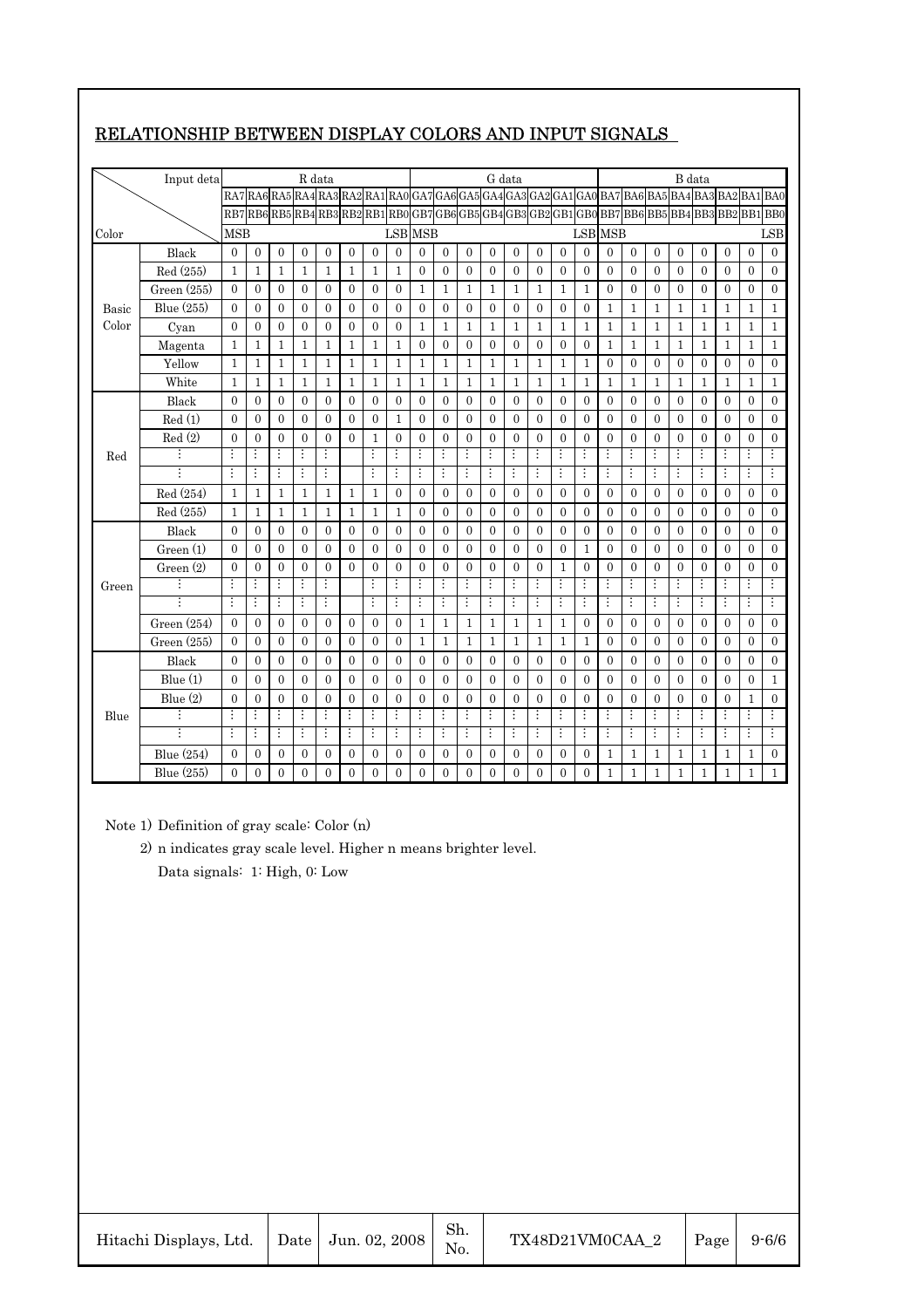# 6. TIMING DIAGRAMS OF INTERFACE TIMING

# 6.1 Timing diagrams of interface signal

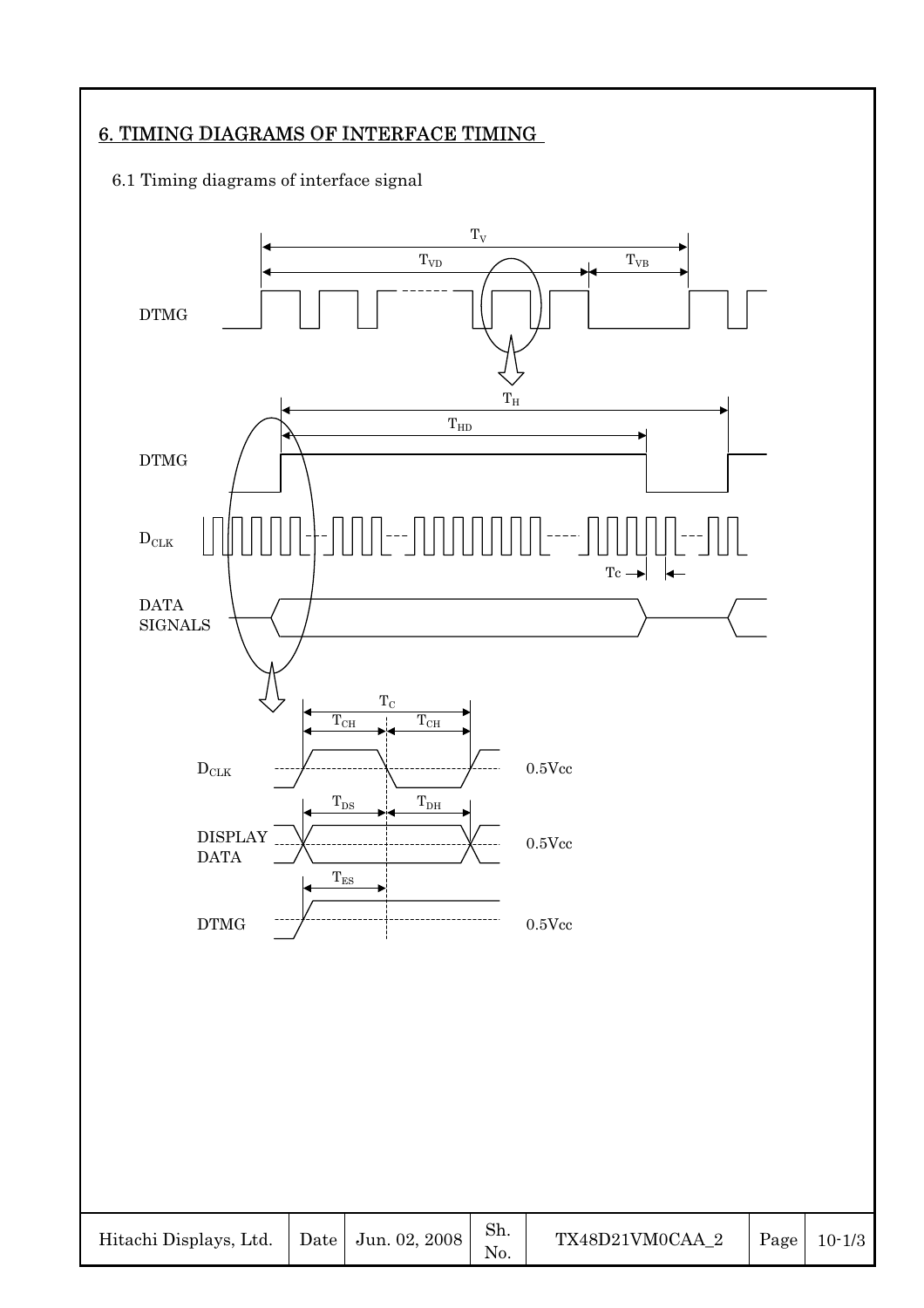# 6.2 Timing Parameters

| <b>SIGNAL</b>                     | <b>ITEM</b>              | <b>SYMBOL</b> | Min.  | Typ.  | Max.  | Unit           | Note |
|-----------------------------------|--------------------------|---------------|-------|-------|-------|----------------|------|
| Clock                             | Frequency                | $1/\text{Tc}$ | 51.7  | 62.0  | 69.3  | MHz            |      |
| <b>Frame Frequency</b>            | Cycle                    |               | 16.7  | 16.7  | 20.0  | msec           |      |
|                                   |                          | $t_V$         | 1,054 | 1,054 | 1,100 | lines<br>lines |      |
| <b>Vertical Active</b>            | Display Period           | $t_{VD}$      | 1,050 | 1,050 | 1,050 |                |      |
| Display Term                      | Vertical Blank<br>Period | $t_{VB}$      | 4     | 4     | 50    | lines          |      |
| One Line<br><b>Scanning Time</b>  | Cycle                    | $t_{\rm H}$   | 980   | 980   | 1,050 | clocks         |      |
| Horizontal Active<br>Display Term | Display Period           | $t_{HD}$      | 840   | 840   | 840   | clocks         |      |

Dimensions in parentheses are reference value.

| Hitachi Displays, Ltd. |  | Date   Jun. 02, 2008 | Sh.<br>No. | TX48D21VM0CAA 2 | Page | $10 - 2/3$ |
|------------------------|--|----------------------|------------|-----------------|------|------------|
|------------------------|--|----------------------|------------|-----------------|------|------------|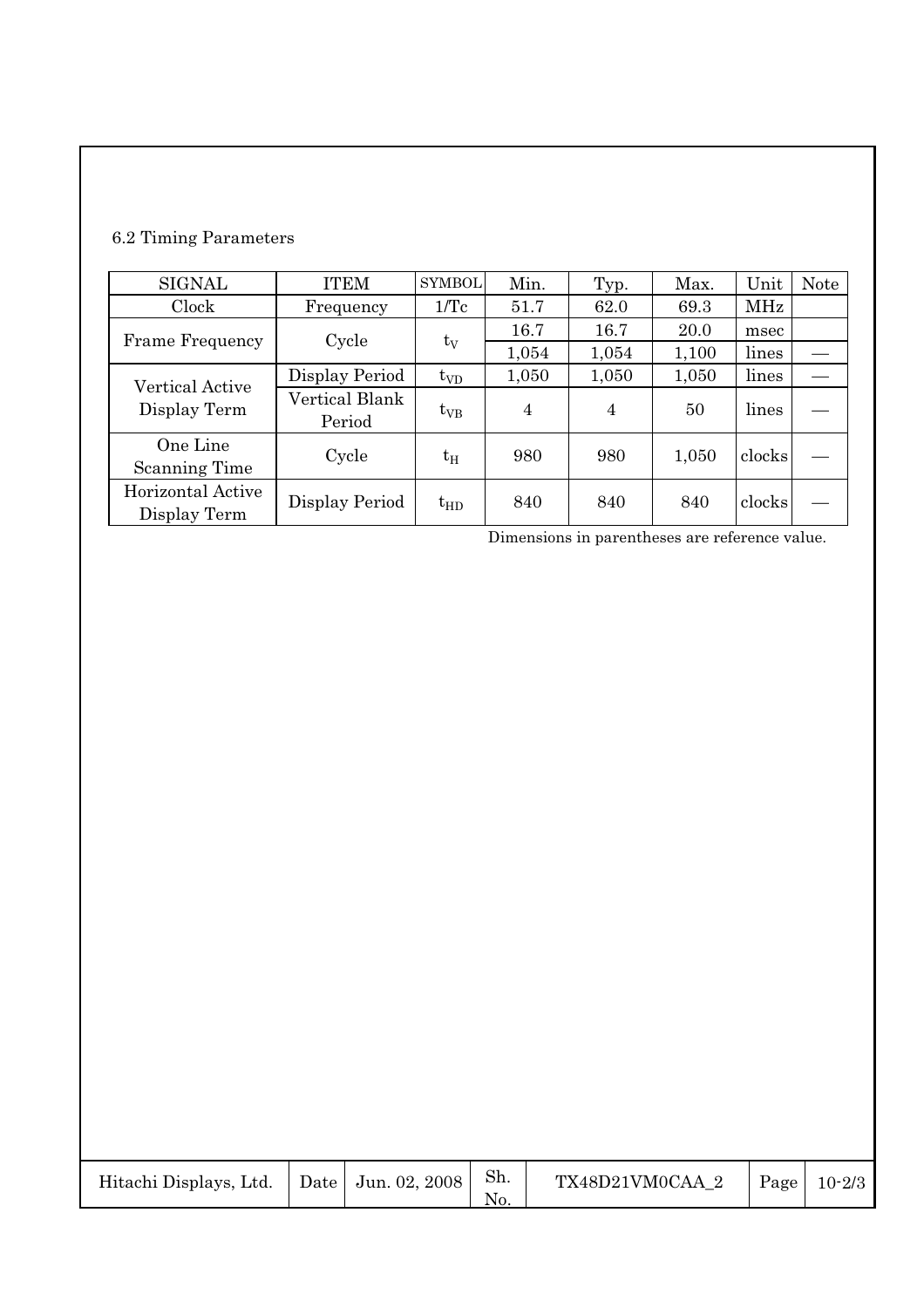# 6.3 TIMING BETWEEN INTERFACE SIGNALS AND POWER SUPPLY



Timing of power supply voltage and input signals should be used under the following specifications.

|                           | $0 \text{ms} \leq \text{TPR} \leq 10 \text{ms}$ |                  |
|---------------------------|-------------------------------------------------|------------------|
| $10ms \leq TDR \leq 50ms$ |                                                 |                  |
|                           | $0 \text{ms} \leq \text{TDF} \leq 50 \text{ms}$ |                  |
|                           | TIN > 1s                                        |                  |
|                           |                                                 | TBR $\geq$ 500ms |
|                           |                                                 | TRF $\geq$ 100ms |
|                           |                                                 |                  |

| Hitachi Displays, Ltd.   Date   Jun. 02, 2008 |  |  | $\mathbf{S}$ h. | TX48D21VM0CAA 2 |  | $\vert$ Page $\vert$ 10-3/3 |
|-----------------------------------------------|--|--|-----------------|-----------------|--|-----------------------------|
|-----------------------------------------------|--|--|-----------------|-----------------|--|-----------------------------|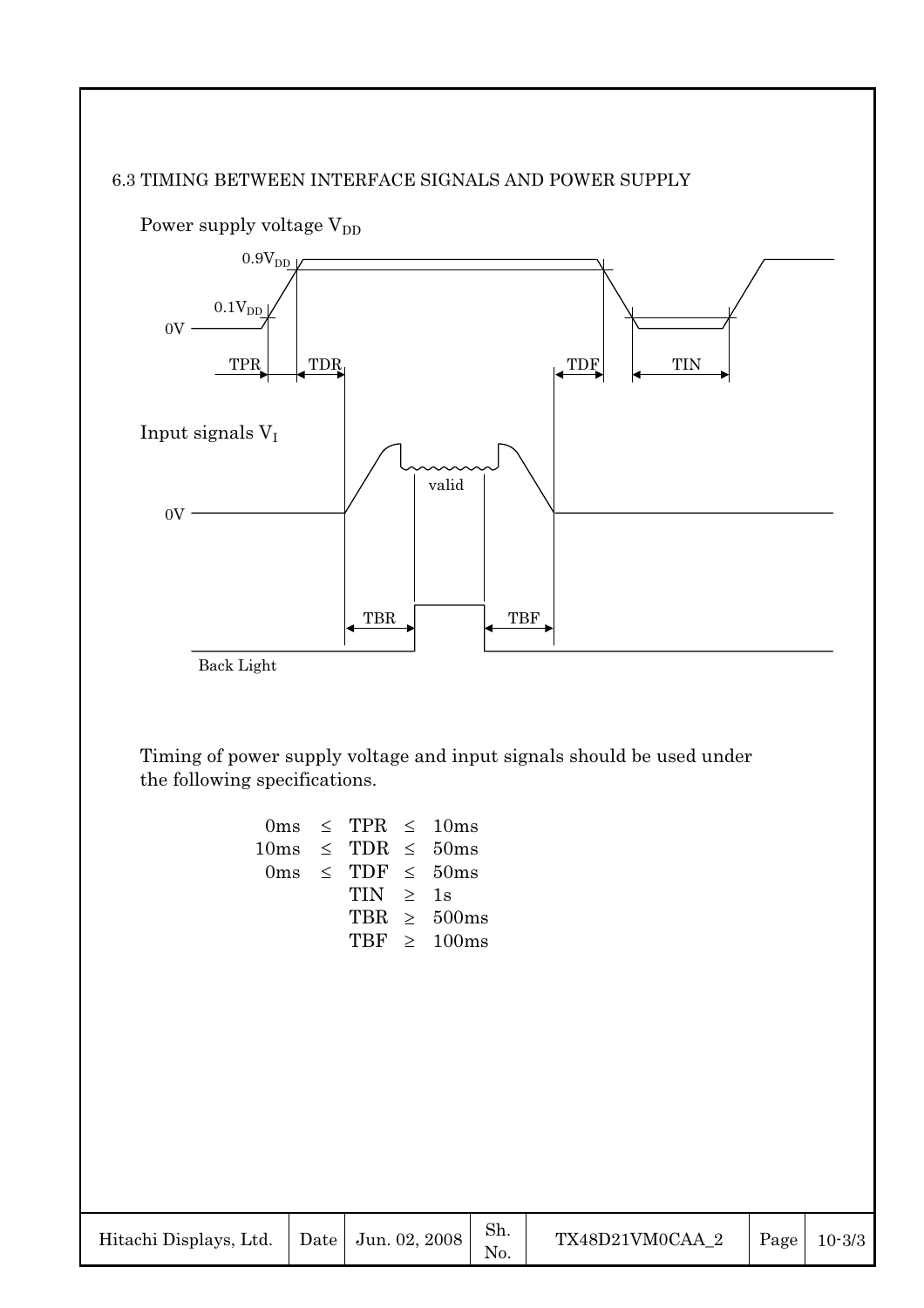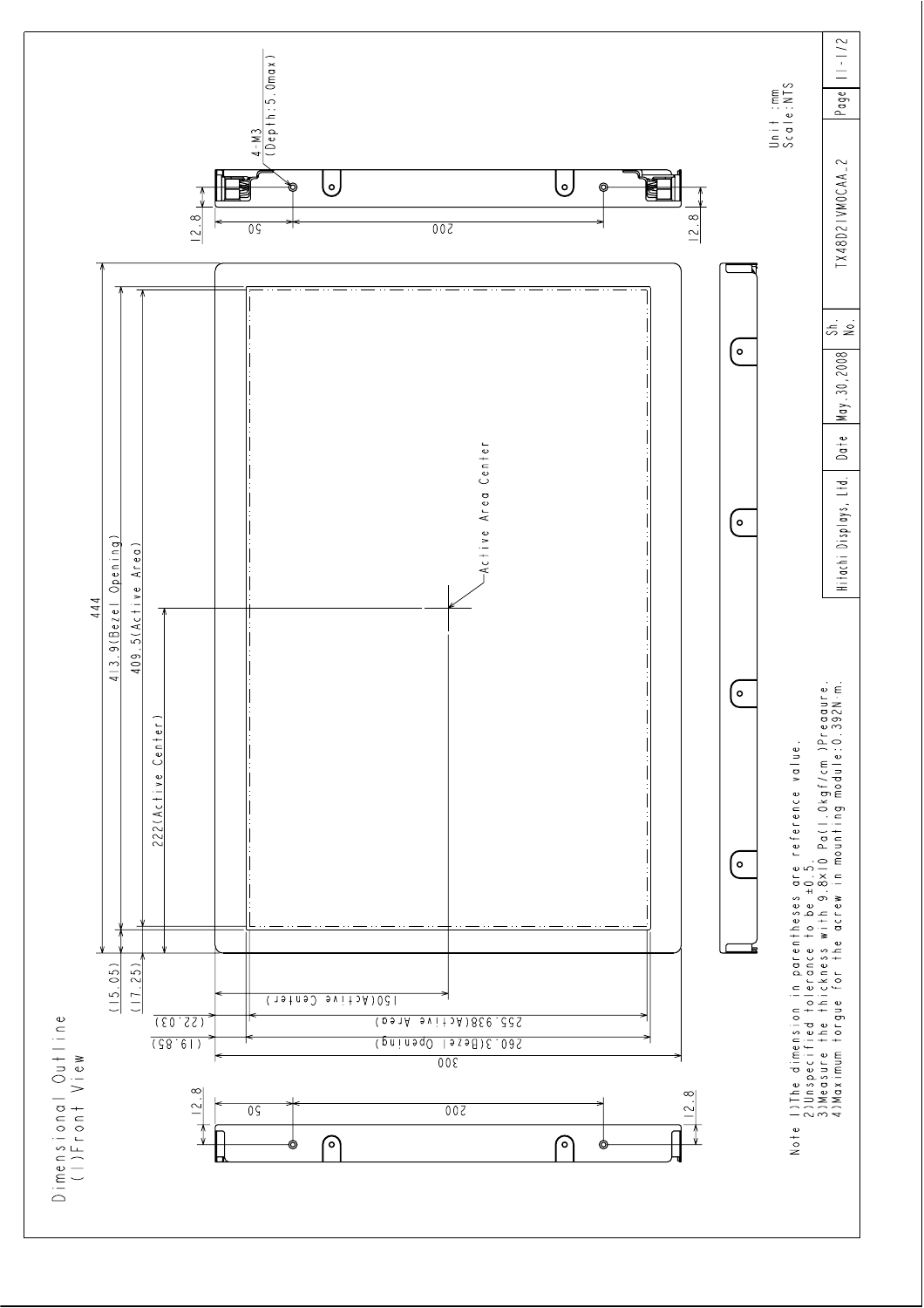

(2) Back View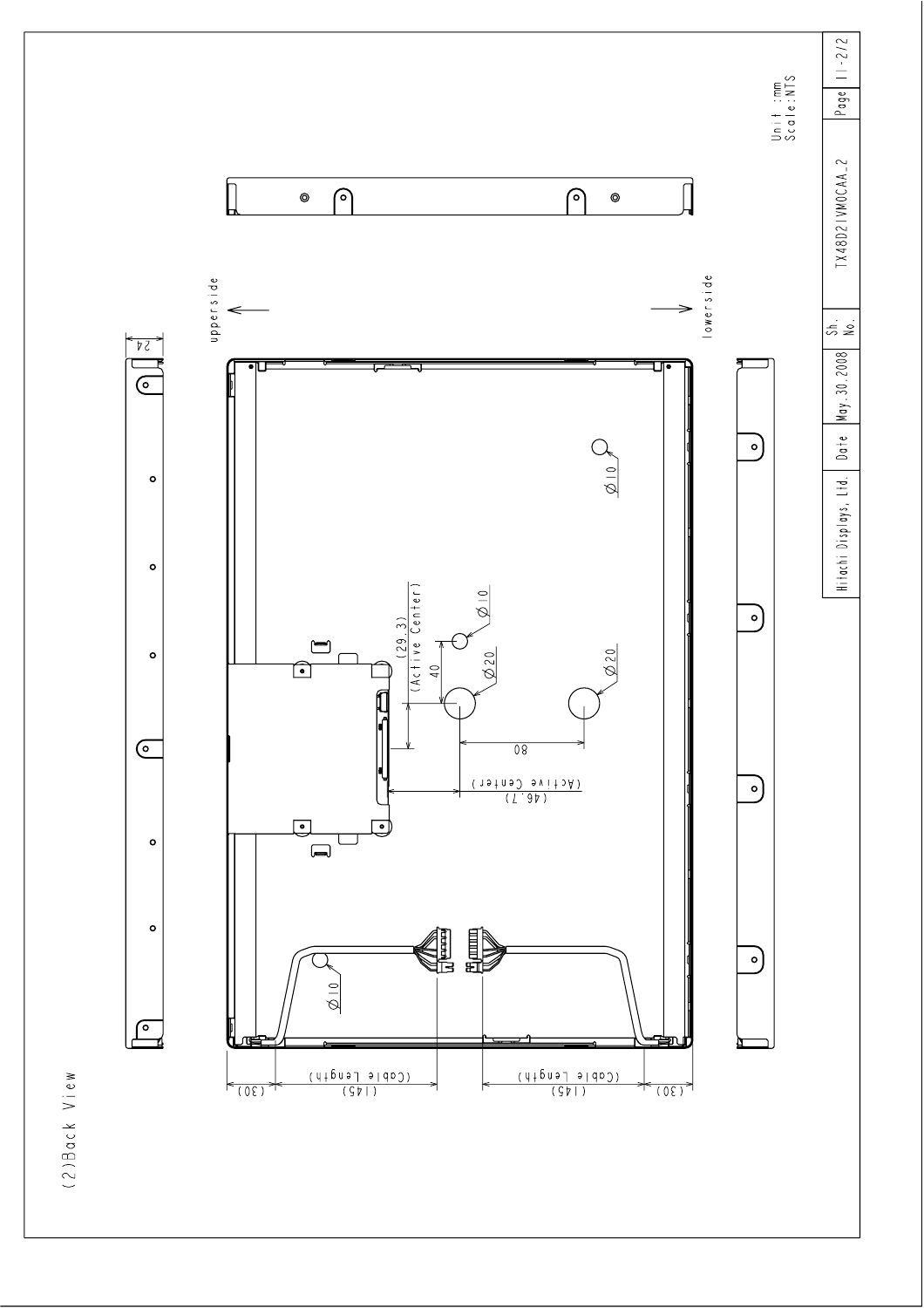# 8. DESIGNATION OF LOT MARK

#### 8.1 LOT MARK



4) It is the mark that was opened up by production person to take correspondence with production number.

#### 8.2 Revision (REV.) control

REV. is the column for manufacturing convenience. A-Z except I and O may be written on this column.

 $2010$  | 0 | 3 | 03 | 9 | 09 | | 15~21 | 3 2011 | 1 | 4 | 04 | 10 | 10 | 22~28 | 4  $2012$  | 2 | | 5 | 05 | 11 | 11 | | 29~31 | 5 6 | 06 | 12 | 12

#### 8.3 Location of lot mark

Lot mark is printed on a label. The label is on the metallic bezel as shown in 7. External Dimensional. The style of character will be changed without notice.

| Hitachi Displays, Ltd. | Date   Jun. 02, 2008 | Sh. | TX48D21VM0CAA 2 | Page | $12 - 1/1$ |
|------------------------|----------------------|-----|-----------------|------|------------|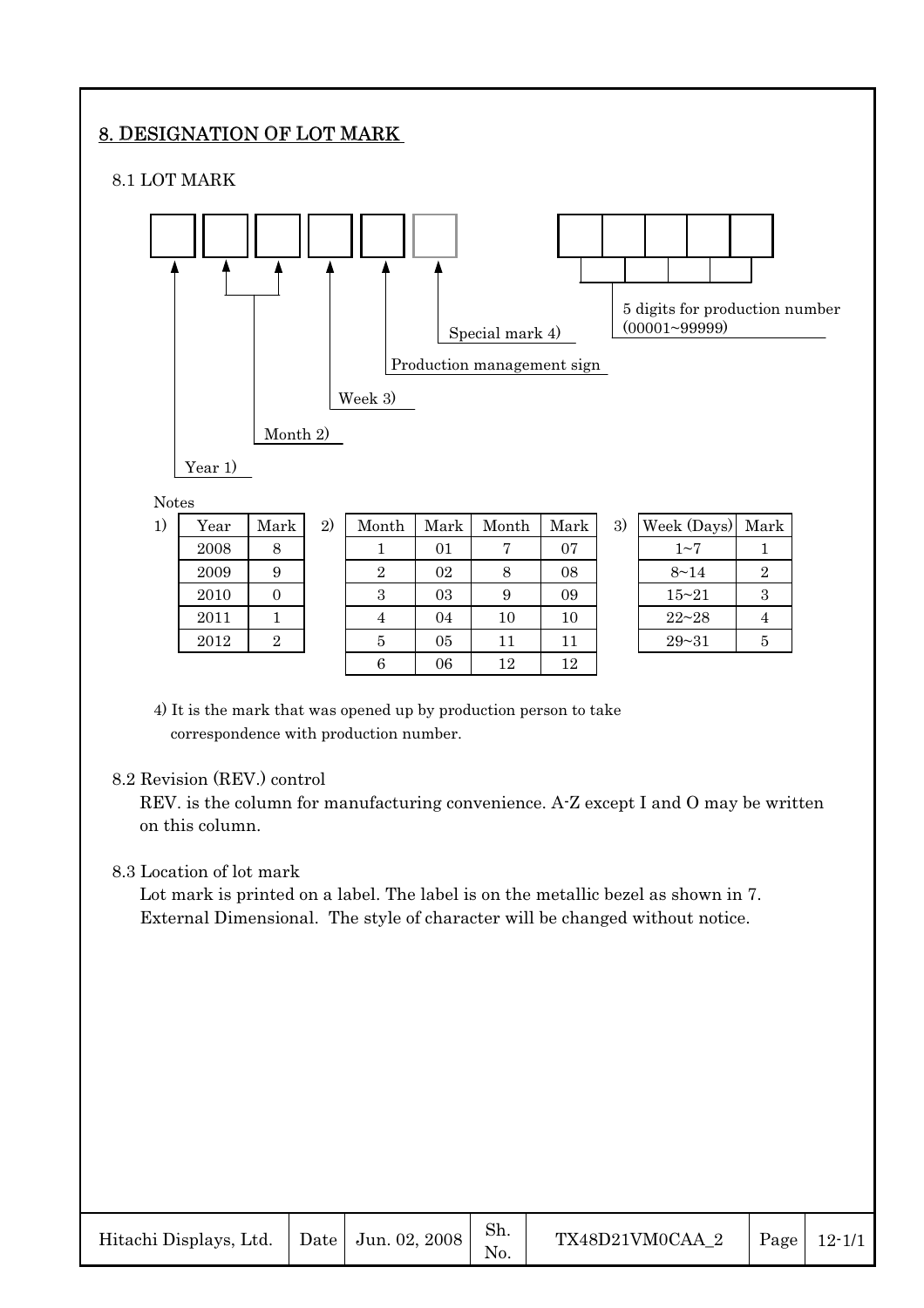# 10. PRECAUTION

Please pay attention to the followings when a TFT module with a back-light unit is used, handled and mounted.

# 10.1 PRECAUTION TO HANDLING AND MOUNTING

- (1) Applying strong force to a part of the module may cause partial deformation of frame or mold, and cause damage to the display.
- (2) The module should gently and firmly be held by both hands. Never hold by just one hand in order to avoid any internal damage. Never drop or hit the module.
- (3) The module should be installed with mounting holes of a module.
- (4) Uneven force such as twisted stress should not be applied to a module when a module is mounted on the cover case. The cover case must have sufficient strength so that external force can not be transmitted directly to a module.
- (5) It is recommended to leave a space between a module and a holding board of a module so that partial force is not applied to a module.



- (6) The edge of a cover case should be located inside more than 1mm from the edge of a module front frame.
- (7) Materials included acetic acid and chlorine should not be used for a cover case as well as other parts and boards near a module. Acetic acid attacks a polarizer. Chlorine attacks electric circuits due to electro-chemical reaction.
- (8) The polarizer on a TFT cell should carefully be handled due to its softness, and should not be touched, pushed or rubbed with glass, tweezers or anything harder than HB pencil lead. The surface of a polarizer should not be touched and rubbed with bare hand, greasy clothes or dusty clothes.
- (9) The surface of a polarizer should be gently wiped with absorbent cotton, chamois or other soft materials slightly contained petroleum benzene when the surface becomes dirty. Isopropyl alcohol as cleaning chemicals is recommended in order to clean adhesives which fix front/rear polarizers on a TFT cell. Other cleaning chemicals such as acetone, toluene and Normal-hexane should not be used to clean adhesives because they cause chemical damage to a polarizer.
- (10) Saliva or water drops should be immediately wiped off. Otherwise, the portion of a polarizer may be deformed and its color may be faded.
- (11) The module should not be opened or modified. It may cause not to operate properly. If the module is once opened or modified, warranty of the module becomes invalid and Hitachi doesn't guarantee its quality and reliability.
- (12) Metallic bezel of a module should not be handled with bare hand or dirty gloves. Otherwise, color of a metallic frame may become dirty during its storage. It is recommended to use clean soft gloves and clean finger stalls when a module is handled at incoming inspection process and production (assembly) process.
- (13) Lamp (CCFL) cables should not be pulled and held.

| Hitachi Displays, Ltd.   Date   Jun. 02, 2008 |  |  | Sh. | TX48D21VM0CAA 2 |  | Page   $13-1/4$ |
|-----------------------------------------------|--|--|-----|-----------------|--|-----------------|
|-----------------------------------------------|--|--|-----|-----------------|--|-----------------|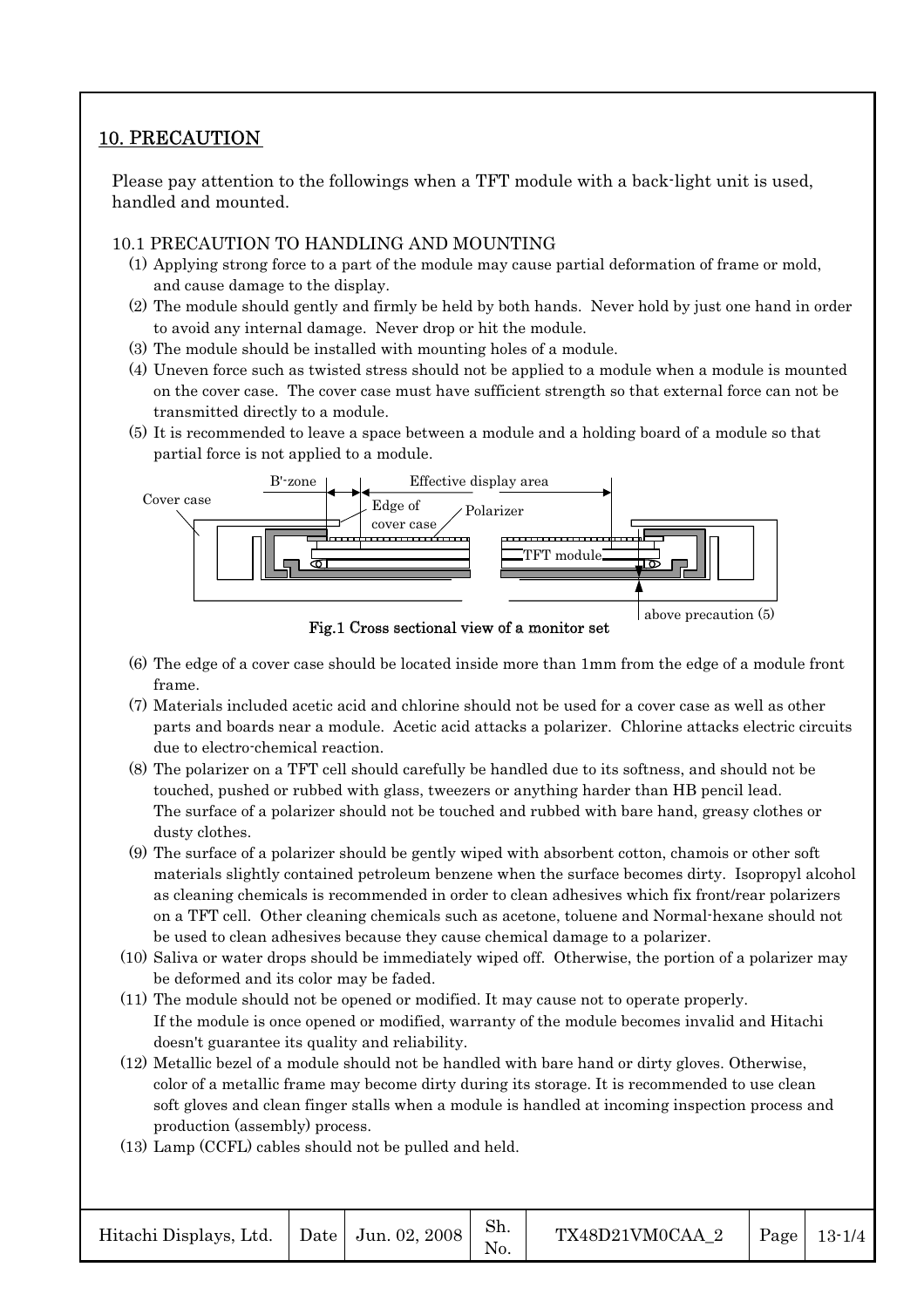#### 10.2 PRECAUTION TO OPERATION

- (1) The ambient temperature near the operated module should be satisfied with the absolute maximum ratings. Unless it meets the specifications, sufficient cooling system should be adopted to system.
- (2) The spike noise causes the miss-operation of a module. The level of spike noise should be as follows:  $-200mV \le$  over- and under-shoot of VDD  $\le +200mV$ VDD including over- and under- shoot should be satisfied with the absolute maximum ratings.
- (3) Optical response time, luminance and chromaticity depend on the temperature of a TFT module. Response time and saturation time of CCFL luminance become longer at lower temperature operation.
- (4) Sudden temperature change may cause dew on and/or in the a module. Dew males damage to a polarizer and/or electrical contacting portion. Dew causes fading of displayed quality.
- (5) Fixed patterns displayed on a module for a long time may cause after-image. It will be recovered soon.
- (6) A module has high frequency circuits. Sufficient suppression to electromagnetic interference should be done by system manufacturers. Grounding and shielding methods may be effective to minimize the interference.
- (7) Noise may be heard when a back-light is operated. If necessary, sufficient suppression should be done by system manufacturers.
- (8) The module should not be connected or removed while a main system works.

#### 10.3 ELECTROSTATIC DISCHARGE CONTROL

- (1) Since a module consists of a TFT cell and electronic circuits with CMOS-ICs, which are very weak to electrostatic discharge, persons who are handling a module should be grounded through adequate methods such as a list band. I/F connector pins should not be touched directly with bare hands.
- (2) Protection film for a polarizer on a module should be slowly peeled off so that the electrostatic charge can be minimized.

#### 10.4 PRECAUTION TO STRONG LIGHT EXPOSURE

(1) A module should not be exposed under strong light. Otherwise, characteristics of a polarizer and color filter in a module may be degraded.

#### 10.5 PRECAUTION TO STORAGE, PACKAGE AND TRANSPORTATION

# When modules for replacement are stored for a long time, following precautions should be taken care of :

- (1) Modules should be stored in a dark place. It is prohibited to apply sunlight or fluorescent light during storage. Modules should be stored at 5 to 35°C at normal humidity (60%RH or less).
- (2) The surface of polarizers should not come in contact with any other object. It is recommended that modules should be stored in the Hitachi's shipping box.
- (3) The module should not be transported when display side was downward. It causes the breakdown of the module.

| Hitachi Displays, Ltd. |  | Date   Jun. 02, 2008 | Sh. | TX48D21VM0CAA 2 |  | Page $13-2/4$ |
|------------------------|--|----------------------|-----|-----------------|--|---------------|
|------------------------|--|----------------------|-----|-----------------|--|---------------|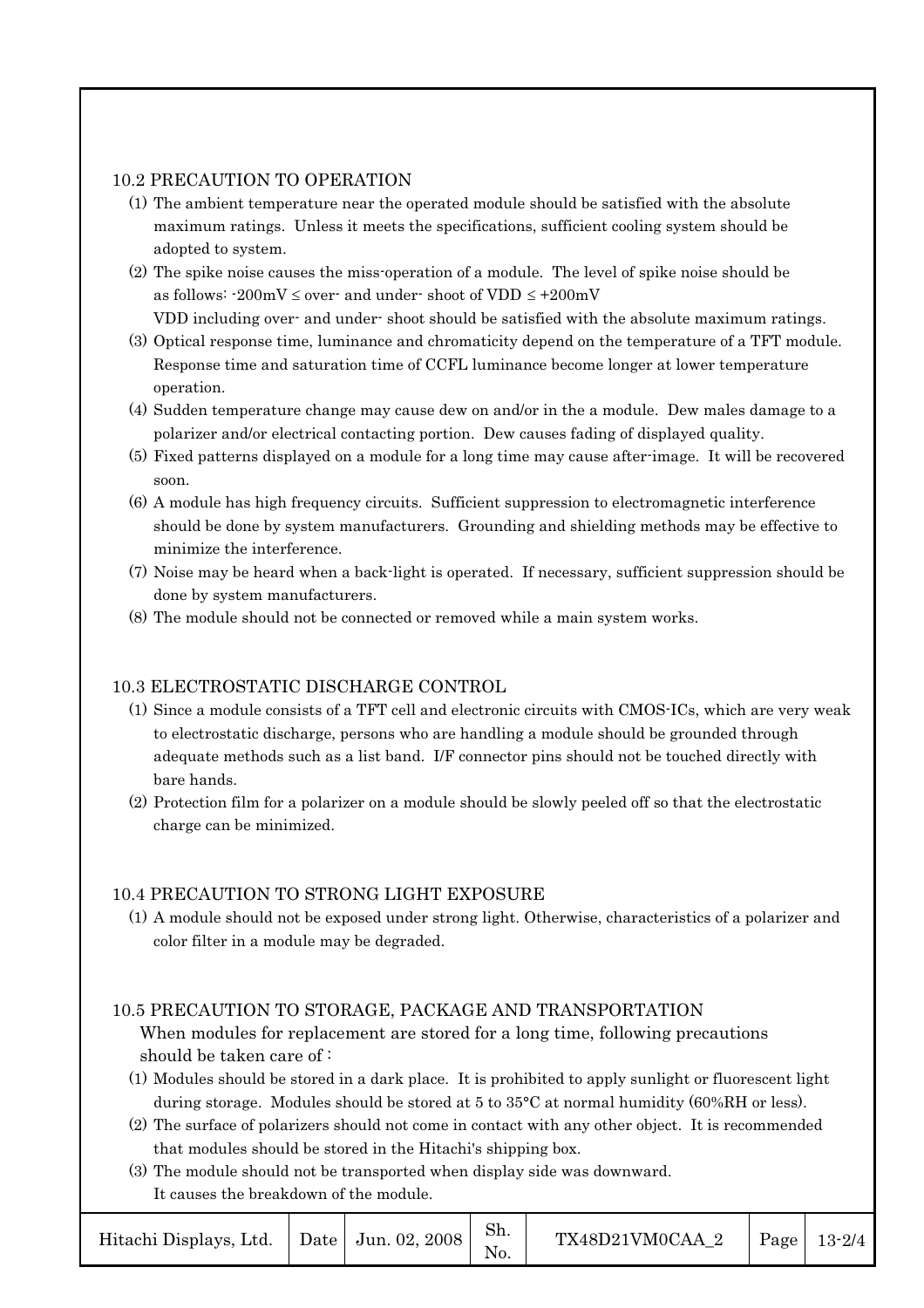#### 10.6 PRECAUTION TO HANDLING PROTECTION FILM

- (1) The protection film for polarizers should be pealed off slowly and carefully by persons who are electrically grounded with adequate methods such as a list band. Besides, ionized air should be blown over during peeling action. Dusts on a polarizer should be blown off by an ionized nitrogen gun and so on.
- (2) The protection film should be peeling off without rubbing it to the polarizer. Because, if the film is rubbed together with the polarizer, since the film is attached to the polarizer with a small amount of adhesive, the adhesive may remain on a polarizer.
- (3) The module with protection film should be stored on the conditions explained in 10.5 (1). However, in case that the storage time is too long, adhesive may remain on a polarizer even after a protection film is peeled off. Besides, in case that a module is stored at higher temperature and/or higher humidity, adhesive may remain on a polarizer. The remained adhesive may cause non-uniformity of display image.
- (4) The adhesive can be removed easily with Isopropyl alcohol. The remained adhesive or its vestige on the polarizer should be wiped off with absorbent cotton or other soft materials such as chamois slightly contained Isopropyl alcohol.

#### 10.7 SAFETY

- (1) Since a TFT cell and lamps are made of glass, handling to the broken module should be taken care sufficiently in order not to be injured. Hands touched liquid crystal from a broken cell should be washed sufficiently.
- (2) The module should not be taken apart during operation so that back-light drives by high voltage.
- (3) Inverter for driving CCFL should have over current/voltage detect circuit in case back-light failure happens. Also protection circuit (open,short,spark,etc) should be verified on inverter and system side.

# 10.8 ENVIRONMENTAL PROTECTION

- (1) The TFT module contains cold cathode fluorescent lamps. Please follow local ordinance or regulations for its disposal.
- (2) Flexible circuits board and printed circuits board used in a module contain small amount of lead. Please follow local ordinance or regulations for its disposal.

# 10.9 USE RESTRICTIONS AND LIMITATIONS

- (1) This product is not authorized for use in life support devices or systems, military applications or other applications which pose a significant risk of personal injury.
- (2) In no event shall Hitachi Displays, Ltd., be liable for any incidental, indirect or consequential damages in connection with the installation or use of this product, even if informed of the possibility thereof in advance. These limitations apply to all causes of action in the aggregate, including without limitation breach of contact, breach of warranty, negligence, strict liability, misrepresentation and other torts.

| Hitachi Displays, Ltd.   Date   Jun. 02, 2008 |  |  | Sh. | $TX48D21VM0CAA$ 2   Page   13-3/4 |  |  |
|-----------------------------------------------|--|--|-----|-----------------------------------|--|--|
|-----------------------------------------------|--|--|-----|-----------------------------------|--|--|